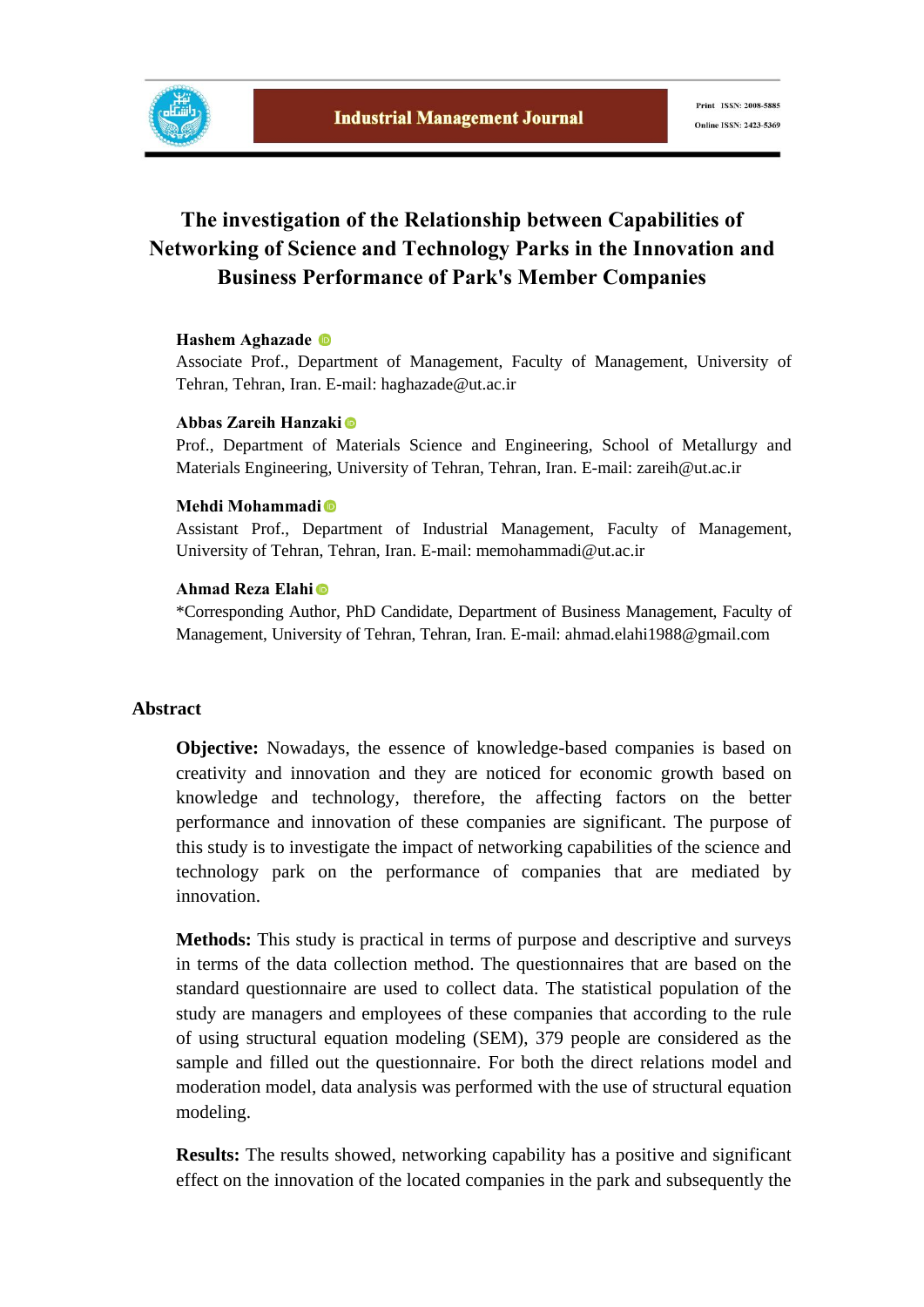innovation of the located companies on their performance. The mediating role of innovation in the relationship between networking and performance was confirmed but the direct effect of networking on the performance of companies was not.

**Conclusion:** The presented conceptual model in this study helps to develop this type of model in order to support the performance of located companies in the science and technology parks.

**Keywords:** Networking capability, Organizational innovation, Process innovation, Science and technology park

**Citation:** Aghazade, Hashem; Zareih Hanzaki, Abbas; Mohammadi, Mehdi and Elahi, Ahmad Reza (2021). The investigation of the Relationship between Capabilities Of Networking of Science and Technology Parks in the Innovation and Business Performance of Park's Member Companies. *Industrial Management Journal,* 13(2), 329- 351. (*in Persian*)

Industrial Management Journal, 2021, Vol. 13, No.2, pp. 329-351 Article Type: Research Paper https://doi.org/10.22059/IMJ.2021.321944.1007839 Received: February 14, 2021 © Hashem Aghazade, Abbas Zareih Hanzaki, Mehdi Mohammadi,

Ahmad Reza Elahi

Published by University of Tehran, Faculty of Management

Accepted: May 16, 2021

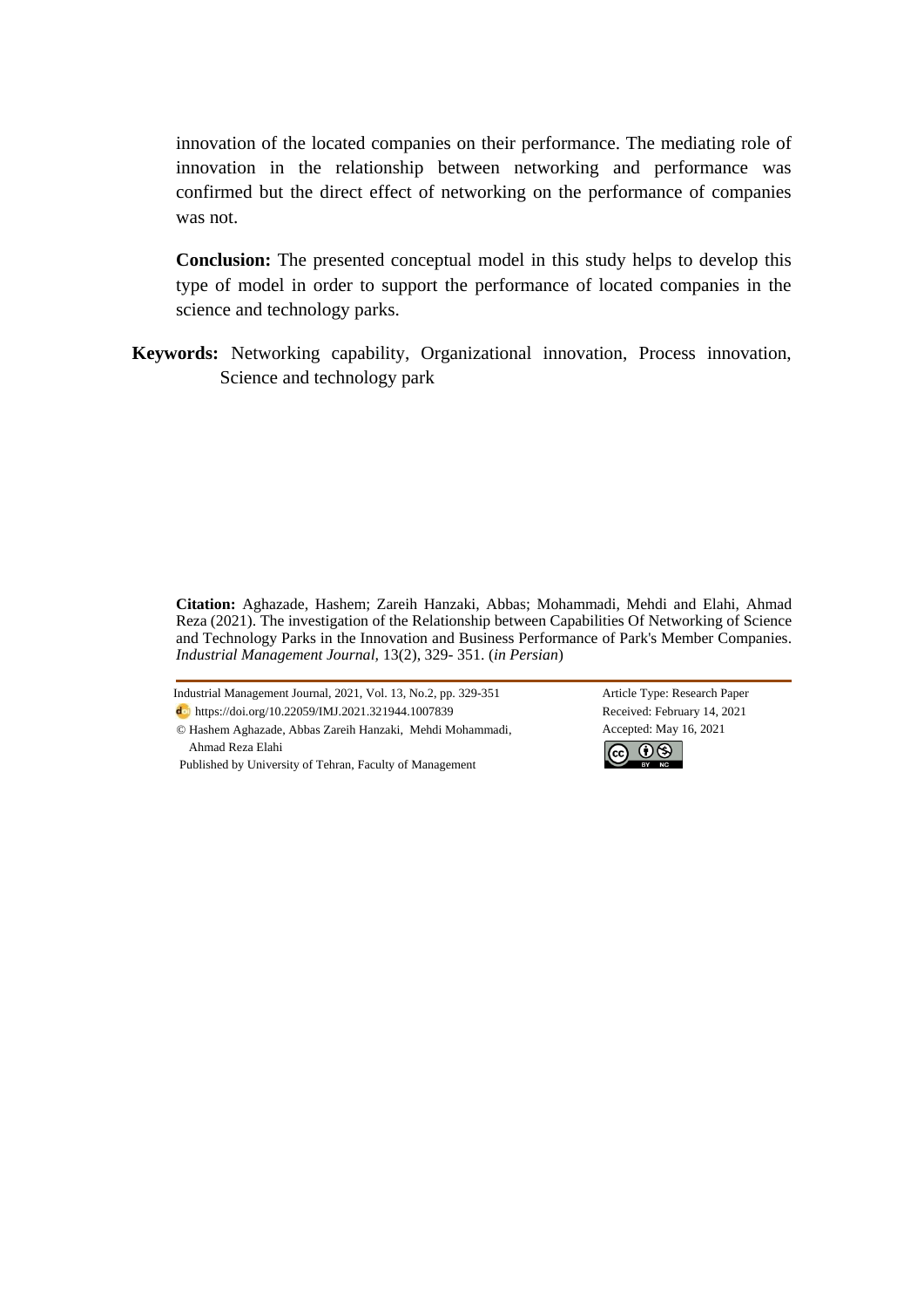





مدريت صنعتي

#### **هاشم آقازاده**

دانشيار، گروه مديريت بازرگاني، دانشكده مديريت، دانشگاه تهران، تهران، ايران، رايانامه: haghazade@ut.ac.ir

#### **هنزكي عباس زارعي ه**

ستاد، گروه شناسايي و انتخاب مواد، دانشكده مهندسي متالورژي و مواد، دانشگاه تهران، تهران، ايران، رايانامه: zareih@ut.ac.ir

#### **ي مهدي محمدي**

ستاديار، گروه مديريت صنعتي، دانشكده مديريت، دانشگاه تهران، تهران، ايران، رايانامه: memohammadi@ut.ac.ir

#### **احمدرضا الهي**

\* نويسنده مسـئول، دانشـجوي دكتـري، گـروه مـديريت بازرگـاني، دانشـكده مـديريت، دانشـگاه تهـران، تهـران، ايـران، رايانامـه: a ahmad.elahi198 88@gmail.com

## **ه چكيده**

ه**دف:** امروزه ماهيت شركتهاى دانش بنيان بر پايه خلاقيت و نوآورى است و اين شركتها براى رشـد اقتصـادى بـر پايـه دانـش و فناوری در کانون توجه قرار دارند، از این رو، عوامل مؤثر بر عملکرد بهتر و نوآوری این شرکتها بسیار حـائز اهمیـت اسـت. هـدف از 'جرای این پژوهش، بررسی تأثیر قابلیتهای شبکهسازی پارک علم٫وفناوری بر عملکرد شرکتهای عضو با میانجیگری نوآوری است.

**روش:** اين مطالعه از نظر هدف كاربردى و از نظر شيوه جمعأورى دادههـا، توصـيفى و پيمايشــى اسـت. بــراى گــردأورى دادههـا از پرسشنامهای که بر مبنای پرسشنامههای استاندارد بود، استفاده شد. جامعه آماری پژوهش، مدیران و کارکنان این شـرکتهـا بودنـد كه بر اساس قاعده استفاده از مدل $بازی معادلات ساختاری، ۳۷۹ نفر بهعنوان نمونه، پرسشنامـه را تكميـل كردنـد. تجزيـهوتحليـل$ 'طلاعات، هم براي مدل روابط مستقيم و هم براي مدل تعديلگري، به كمک روش مدلٍسازي معادلات ساختاري صورت پذيرفت.

**یافتهها:** نتایج نشان داد که قابلیت شبکهسازی بر نوآوری شرکتهای مستقر در پارک و نوآوری شـرکتهـای مسـتقر در پـارک بـر عملكرد اين شركتها تأثير مثبت و معنادارى دارد. نقش ميانجي نوأورى در رابطه شبكهسازى و عملكـرد بـه تأييـد رسـيد؛ امـا تـأثير مستقيم شبكهسازى بر عملكرد شركتها تأييد نشد.

**نتيجه گيري:** مدل مفهومي ارائه شده در اين پژوهش، كمک ميكند كه اين نوع از مدلها در راستاي حمايت از عملكرد شركتهاي مستقر در پارکھا*ی* علم<u>و</u>فناوری توسعه يابند.

**كليدواژهها:** پارک علم٫وفناوري، قابليت شبکهسازي، نوأوري سازماني، نوأوري فرايند

ا**ستناد:** اَقازاده، هاشم؛ زارعي هنزكي، عبـاس؛ محمـدي، مهـدي و الهـي، احمدرضـا (١۴٠٠). بررسـي رابطـه قابليـت شـبكهسـازي پارک&ای علموفناوری بر نوآوری و عملکرد کسبوکار شرکتهای عضو. *مدیریت صنعتی*، ۱۳(۲)، ۳۲۹– ۳۵۱.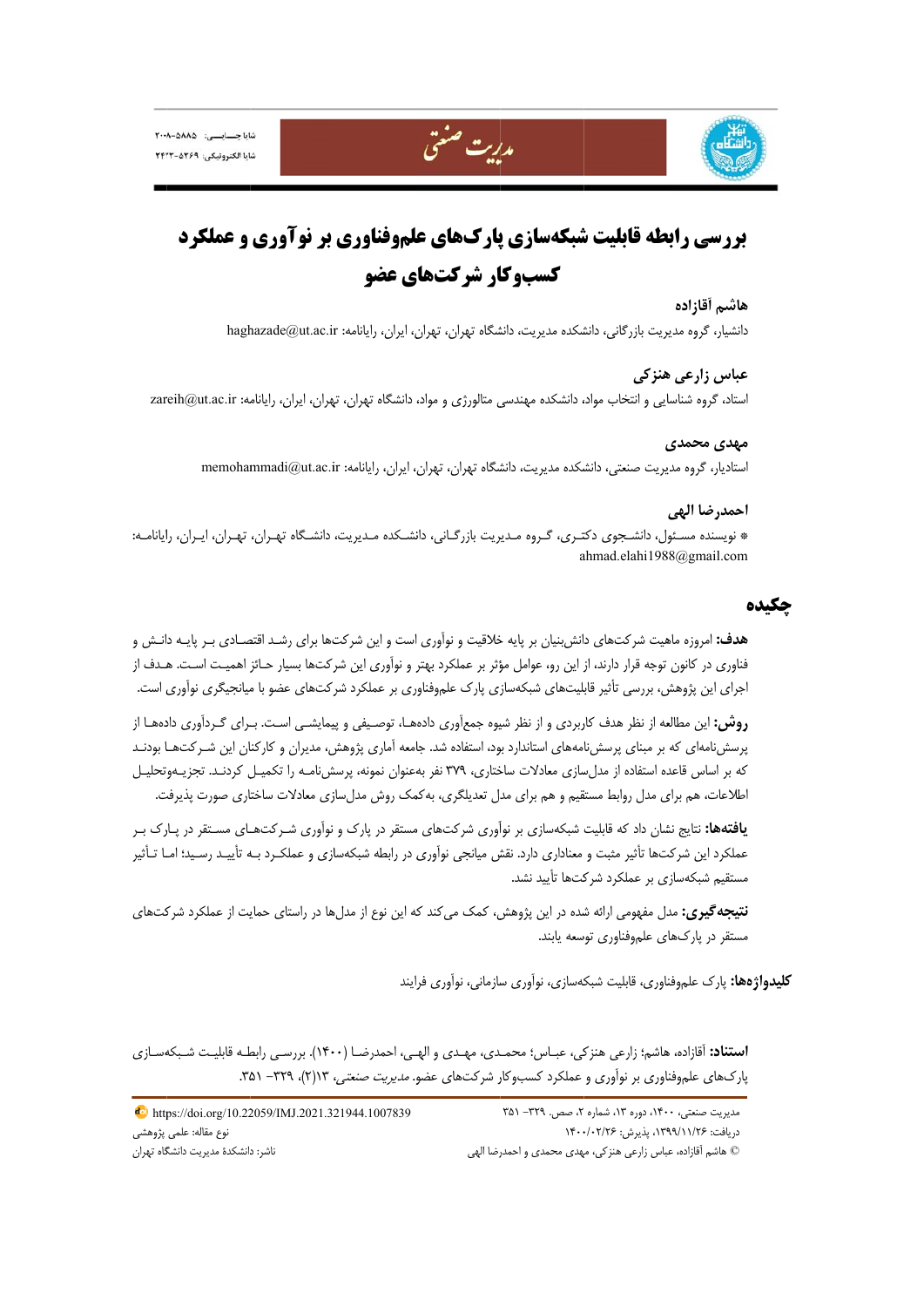### **مقدمه**

امروزه پايداري رقابت، بهمعناي سرمايهگذاري معنادار در تحقيق و توسعه و توانايي بهكارگيري نتايج تحقيق و توسـعه بـه محل بازار است. در واقع براي تقويت عملكرد اقتصادي، تمركز استراتژي سياستمداران بر برنامههـاي نـوآوري، توسـعه فنـاوری و تجـاریسـازی قـرار دارد (گوينـدراواجو`، ۲۰۱۰؛ شـريف و سـنين ً، ۲۰۲۰). نـوآوری كشـورها بـه شـكوفايي كسبوكارهاي آنها نيز كمك جدي مي كند (رضوي، قاسمي، عبدالهي و شفيع ً، ٢٠١٢) و براي حركت از اقتصـاد كـارايي محور به اقتصاد نوآوري محور بسيار مهم است (وارث، پروندي، قاسـمي، عبـدالهي ، 2011). اهميـت ايـن نـوع نگـرش <sup>4</sup> بهقدري است كه بسياري از كشورها بر نقش آن در توسعه پي بردهاند و آن را در رأس برنامهها و سياستهاي علمي خود قرار دادهاند. دانشگاهها و مراكز تحقيقاتي اين كشورها، تجاريسازي پژوهشها و كسب درآمد از فعاليتهاي پژوهشـي را جزء اولويتهاي خود قرار دادهاند تا هم نقشي را در رشد و پيشرفت كشور داشته باشند و هم بودجه مورد نياز براي ادامـه و گسترش تحقيقات فراهم نمايند (وو، ولچ و هوآنگ م ۲۰۱۵؛ بولزاني، موناري، راسموسن و توسچي گر ۲۰۲۰). دانشگاهها نيز استراتژي@ايي را براي تعامل اقتصادي با جامعه و صنعت در پيش گرفتهاند (طالبزاده حسـيني و همكـاران<sup>، ۲</sup>۰۱۹). رفتار نوآورانه شركتها وابسته به روابط مابين شركت و عوامل تعيينكننده نوآوري نظير ظرفيت تحقيق و توسـعه، انـدازه شركت و عوامل محيطي مانند استفاده از منابع خارجي، ساختار بازار و سطح فنّاوري صنعتي دارد. شركتها بايـد در مـورد كارآمدترين راه براي افزايش قابليتهاي فناوري خود تصميم بگيرند كه اين كار را ميبايست بـا اسـتفاده از تـلاشهـاي داخلی یا منابع خارجی انجام دهند (ژوهانسون^، ۲۰۲۱). ازجمله مشکلات و ضعف&ای مهم ایران در زمینـه کـارآفرینی و فناوري، ميتوان به ضعف شديد در سياستها و برنامههاي عملياتي دولت و زيرساختهاي توسعهنيافته تجـاري (انجمـن نحقيقات جهاني كارآفريني`، ۲۰۱۶) و همچنين ضعف در شاخصهاي نوآوري (مؤسسـه توسـعه و كـارآفريني جهـاني `` ، 2017) و آمادگي فناورانه اشاره كرد. اخيراً توسعه سازمانهايي نظير پاركهاي علمي و پاركهاي فناوري، بهعنـوان جـزء عمومي سياست جهت تحريك نوآوري صورتگرفته است. اين ابتكارها بخش وسيعي از پاركهاي علموفنـاوري را مـورد توجه قرار داد (STP (و هدف آنها ارتقاي همكاري و انتقال تكنولوژي، بهويژه بين شركتها و ارائهدهندگان دانش ماننـد دانشگاهها و مؤسسات تحقيقاتي است (واسكوز ــ اورياگو، بارگه ــ گيل و ريكو``، ۲۰۱۶). مي توان اين گونه بيان كـرد كـه شبكهسازي يكي از مهمترين مؤلفهها براي رشد نوآوري و بهبود عملكرد كسبوكار است. از ايـن رو، هـدف از پـژوهش پاسخ به اين سؤال است كه آيا شبكهسازي بر عملكرد شركتهاي مستقر در پارك با ميانجيگري نوآوري تأثيرگذار است؟

ــــــــــــــــــــــــــــــــــــــــــــــــــــــــــــــــــــــــــــــــــــــــــــــــــــــــــــــــــــــــــــــــــــ

3. Razavi, Ghasemi, Abdullahi & Shafie

8. Johnston

<sup>1.</sup> Govindaraju

<sup>2.</sup> Sharif & Senin

<sup>4.</sup> Vares, Parvandi, Ghasemi & Abdullahi

<sup>5.</sup> Wu, Welch & Huang

<sup>6.</sup> Bolzani, Munari, Rasmussen & Toschi

<sup>7.</sup> Talebzadehhosseini and et al.

<sup>9.</sup> Global Entrepreneurship Research Association (GERA)

<sup>10.</sup> Global Entrepreneurship & Development Institute (GEDI)

<sup>11.</sup> Vásquez-Urriago, Barge-Gil & Modrego Rico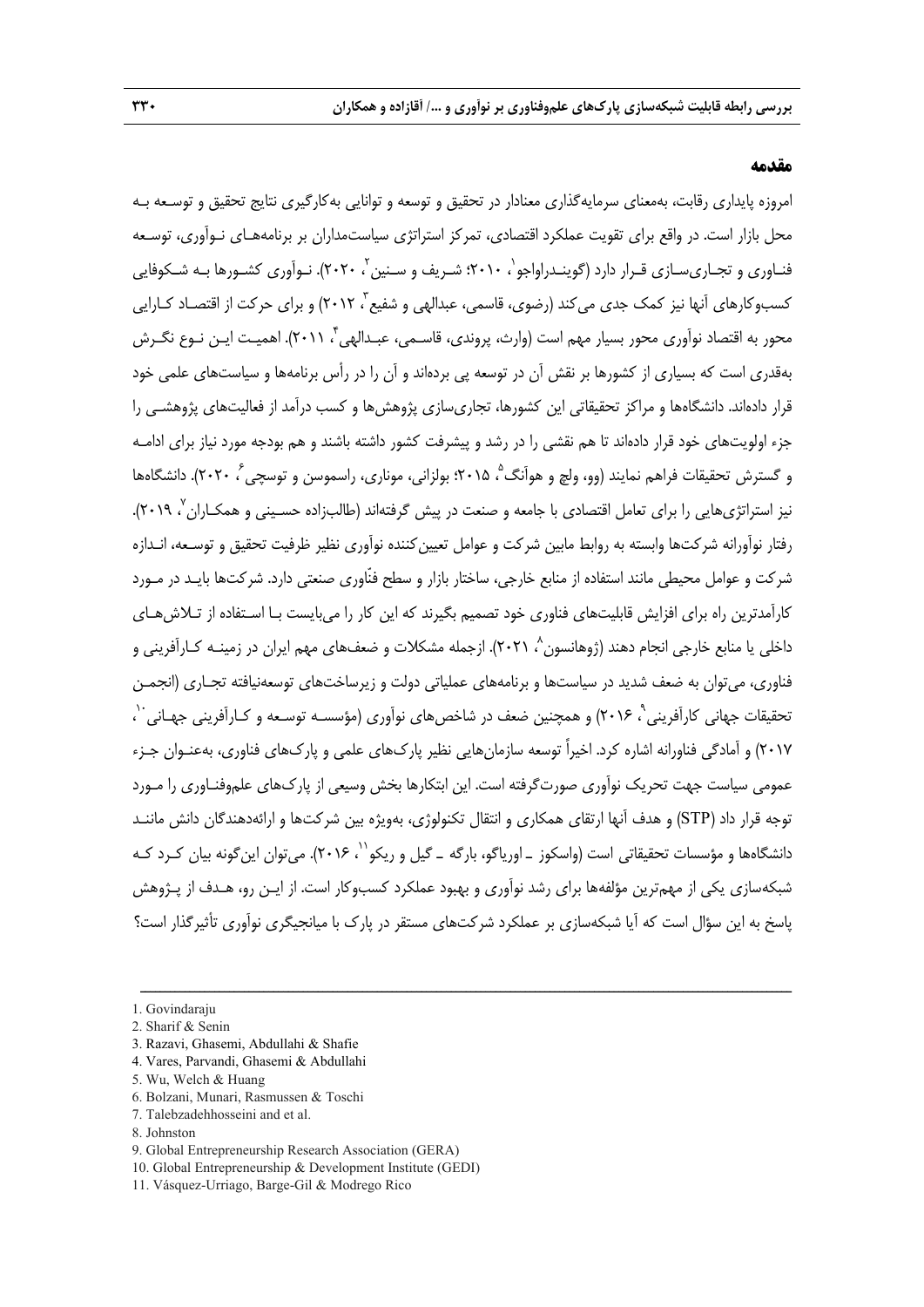## **پژوهش پيشينة**

### **نوآوري ه و اكوسيستم ن زنجيره**

صنعت در مارپيچ سهگانه بهعنوان مركز توليد مىكند؛ دولت بهعنوان منبع ارتباطات و قراردادها است كه تعامل و تبادلات با ثبات را به عهده ميگيرد؛ دانشگاه بهعنوان منبع دانش و فناورى جديد و براى كمک بـه اقتصـاد دانـش بينــان عمــل <sub>می</sub>كند (اتسكويتس '، ۲۰۰۳).



**يان قتصاد دانشبني يچ سهگانه در ا ل .1 نقش مارپي شكل** منبع: ليدسدروف<sup>٢</sup> (٢٠٠۶)

رویکرد مارپیچ سهگانه یک باز نواّفرینی خلاق است که در درون هر یک از حوزههـای نهـادی دانشـگاه، صـنعت و دولت در اثرات متقابل آنها رخ مىدهد. در اين مدل رابطه دانشگاه، صنعت و دولت بهصورت شبكهاى داراى سـه بــازوى 'صلی تبیین شد که دانشگاه میتواند نقش اساسی در نوآوری داشته باشد (لیدسورف، ۲۰۱۲). در سال۱های اخیر یـک بعـد 'هميت فزاينده اى يافته است و آن جامعه است. اتسكويتس و ليدسورف (٢٠٠٢) در پژوهش خود با عنوان «آيا مـىتـوان جامعه را بهعنوان ركن چهارم در روابط دانشگاه ــ صنعت ــ دولت در نظر گرفت»؛ به اضافه كردن جامعه به پـيچش@عاى پرداختند. ارتباطي

درحالی که مارپيچ سهگانه نوآوری بر توليد فناوریهای برتر بر اساس آخرين فناوری و دانش تحقيقـاتی تأکيـد دارد، مارپيچ چهارگانه، بر توليد انواع ديگرى از نوآورىها و بهكارگيرى تكنولوژى موجود، دانـش كـاربردى و تحقيقــاتى تأكيــد دارد (آرنکيل، جارونسيو، کوسکی و پيرانين <sup>۳</sup>، ۲۰۱۱). اين بعد، توليد دانش و استفاده از دانش را بـا رسـانه، مـردم، صـنايع خلاف، فرهنگ، ارزشها، سبک زندگی و هنر پیوند میزند (كولاپینتو و پـولزا<sup>۴</sup>، ۲۰۱۲؛ كارایـانیس و كمپـل<sup>۵</sup>، ۲۰۱۴). در همين راستا، مفهوم كليدى «اكولوژى اجتماعى» نهفته است كه به برهم كنش@اى جامعه \_ طبيعت بين جامعه انســانى و

ــــــــــــــــــ

ــــــــــــــــــ

ــــــــــــــــــ

ــــــــــــــــــ

ـــــــــ

ــــــ

3. Arnkil, Jarvensivu, Kosk & Piirainen

ــــــــــــــــــ

ــــــــــــــــــ

- 4. Col apinto & Porlez zza
- 5. Carayannis & Campbell

ــــــــــــــــــ

<sup>1.</sup> Etzk kowitz

<sup>2.</sup> Leydesdorff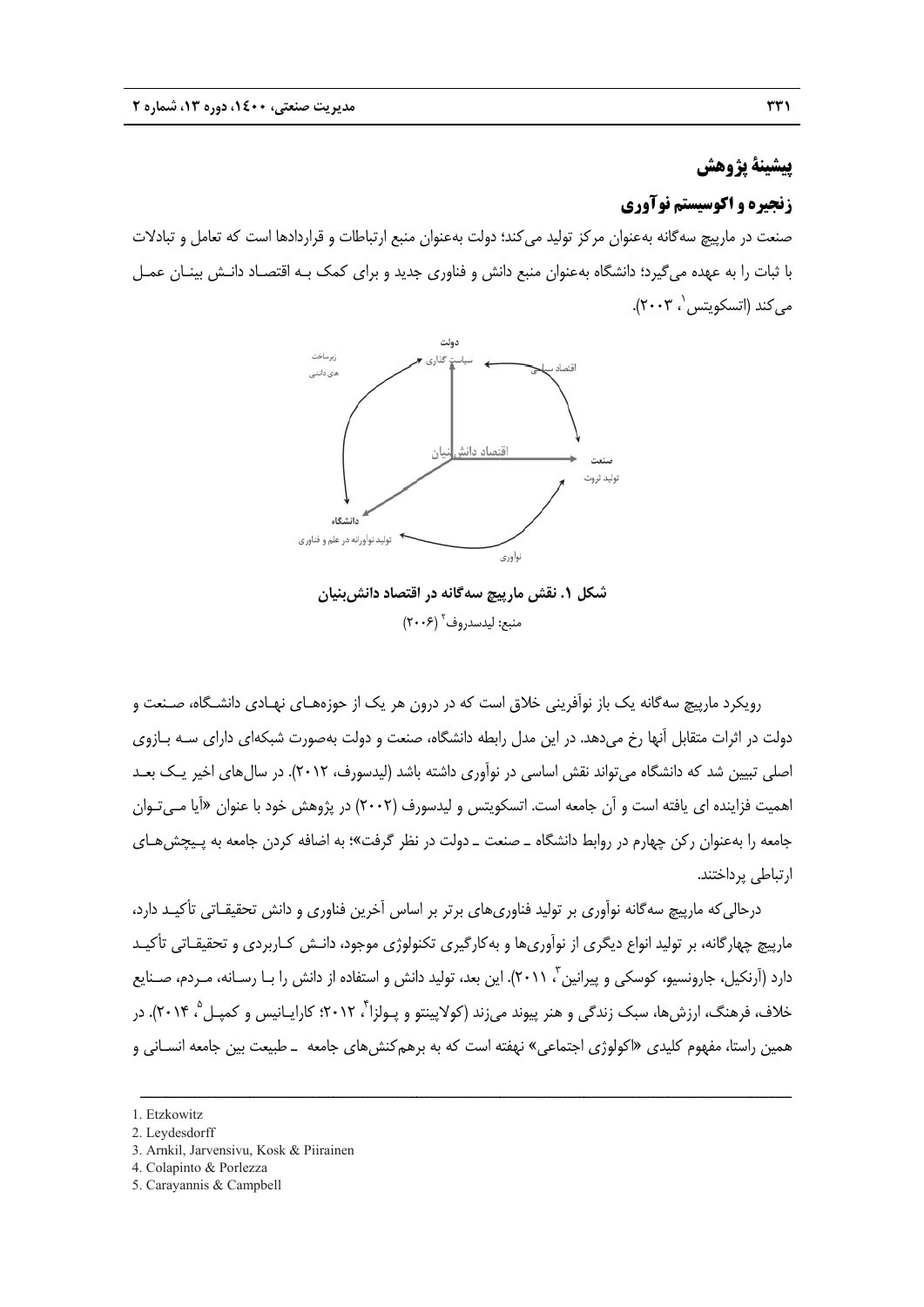جهان مادی میپردازد. مدل مارپیچ پنج گانه را میتوان چارچوبی برای تجزیهوتحلیل فرا رشتهای (و میانرشتهای) توسـعه پايدار و اكولوژى اجتماعى قلمداد كرد. از اين منظر، مارپيچ پنج گانه در جستوجوى آن است كه نشان دهد: چگونه دانش و نوآوري و محيطزيست (محيط طبيعي)، با يكديگر در ارتباط هستند؟



شکل ۲. گسترههایی که مورد پوشش مارپیچ پنجگانه نوآوری و تولید دانش قرار میگیرد منبع: نبي پور (١٣٩٩)

مراكز رشد علم,وفناورى به عنوان يكى از حلقههاى واسط بين دولت، صنعت و دانشـگاه در اغلـب كشـورها، نقـش كليدي در زنجيره توسعه علمي و اقتصادي آن كشورها ايفا ميكنند (هيكيلا، مالمن، نيسيلا و كـورتيلاينن ٰ، ٢٠١٠؛ فـن، سیگل و رایت<sup>۲</sup>، ۲۰۰۵). شاید بتوان برای روابط چندگانه پارک علمی و فناوری به مدل چرخه علموفناوری مارینازو اشاره كرد.

### **علموفناوري پارك ع**

پارک&ای فناوری را بهعنوان سازمانهایی هستند که توسط متخصصانی اداره میشوند کـه هـدف اصـلی أنهـا افــزایش ثروت جامعه موجود در أن محدوده، از طريق ترويج و ارتقاى فرهنگ نوأورى و رقابت در شركتهاى مربوطه و مؤسسات دانش بنيان است (رولدن، هانسن و گارسيا پيريز دىلما<sup>",</sup> ٢٠١٨).

### **نقش پارک علموفناوری برای شرکتهای دانش بنیان**

ــــــــــــــــــ

ــــــــــــــــــ

ـــــــــ

شرکتهای دانش بنیان در رشد اقتصادی نقش حیاتی و مهمی برعهده دارند. پارکهای فناوری، خدمات پشــتیبانی ارائـه میدهند که مدیریت سازمانهای مستقر را با هدف محصولات و فرایندهای خلاقانهتر، تسهیل مـیکنـد. سـازمانهـا بـا دسترسی محدود به دانشی خاص، برای غلبه بر این مانع به پشتیبانی نیاز دارند که در پارکهای فناوری به آن دسترسـی دارند. عملكرد اصلى تيمهاى متخصصى كه پارك $\epsilon$ اى فناورى را مديريت مىكنند، ايجاد و مديريتكردن محيطى است

ــــــــــــــــــ

ــــــــــــــــــ

ــــــــــــــــــ

ــــــــــــــــــ

ــــــــــــــــــ

ــــــ

<sup>1.</sup> Heikkilä, Malmén, Nissilä & Kortelainen

<sup>2.</sup> Phan, Siegel & Wright

<sup>3.</sup> Roldan, Hansen & Garcia-Perez-de-Lema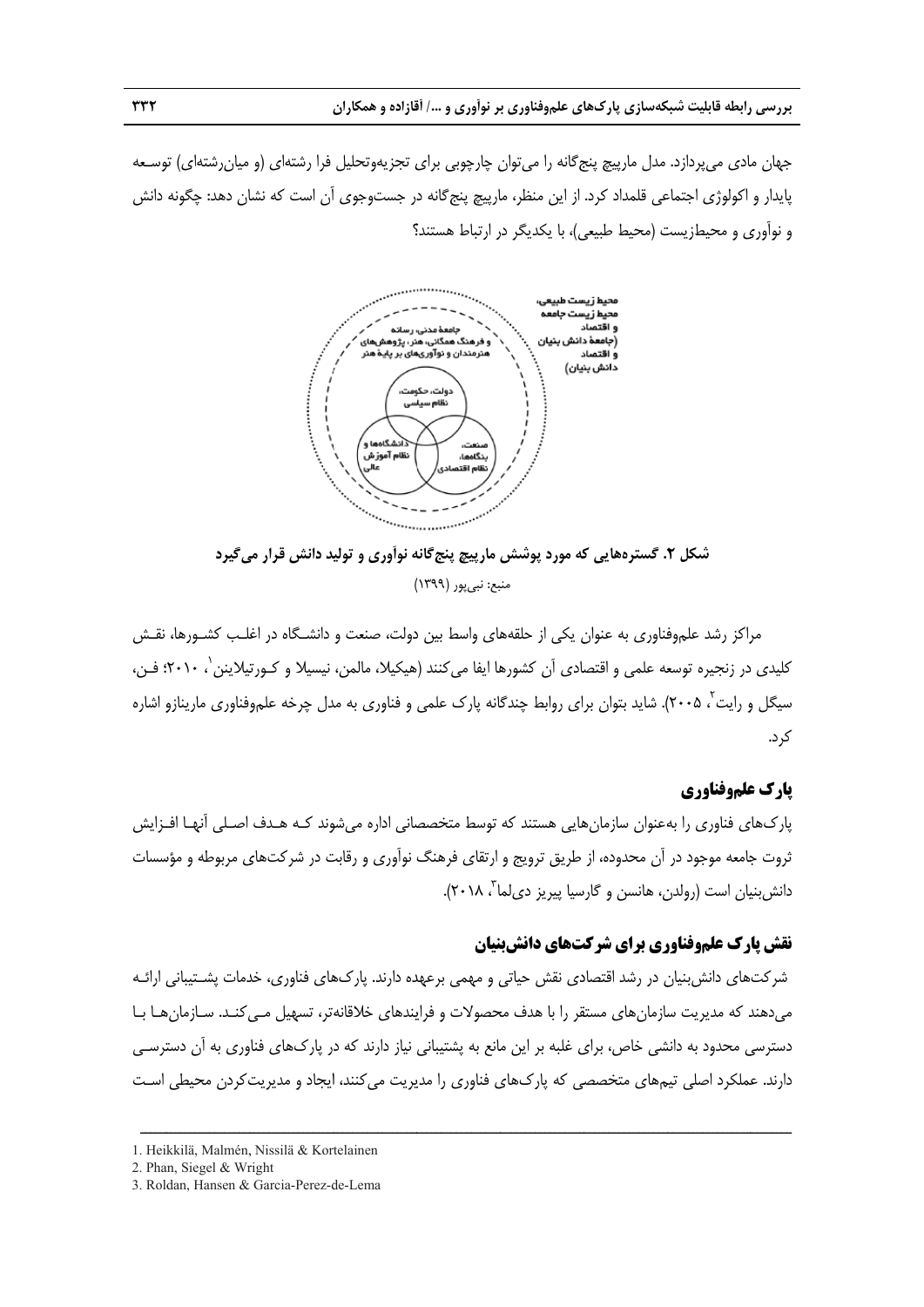كه انتقال دانش بين عوامل مختلف موجود در پارک را تشويق مىكند (بلاويسـتا و سـنز ٰ، ٢٠٠٩)؛ بنـابراين، پـارکـهـاى فناوري به ساكنان خود خدماتي از قبيل پشتيباني اداري، مشاوران و خدمات مشاورهاي (قـانوني، حسـابداري، مـديريت و مالكيت صنعتي)، شبكهاي (دسترسي به مشتريان، تأمين كنندگان)، به اشتراكگذاري دانش و تسهيل دسترسي به سرمايه و ديگر منابع مالي (بلاويستا و سنز، 2009) ارائه ميدهند. بنابراين، شركتها ميتوانند بر كسبوكار اصلي خود و پژوهش نمركز كنند و نوآورىها را توسعه دهند (كميسيون اروپايي<sup>۲</sup>، ۲۰۰۷). پارکهاى فنـاورى بـه حـداقل كـردن هزينـههـاى اطلاعاتي موجود در فرايند جستوجو براي تكنولوژيهاي پيشرفته، كمك ميكنند (رولـدن و همكـاران، 2018) و بـراي ايجاد تكنولوژيهاي جديد، پشتيباني ارائه ميدهند (كميسيون اروپايي، 2007؛ بلاويستا و سنز، 2009).

شبكه ارتباطي با ساير شركتها، به ارتباطات مربوط به همكـاريهـاي رسـمي و غيررسـمي، سـرمايهگـذاريهـاي مشترك و يا تبادلات اطلاعات اساسي ميان شركتهاي واقـع شـده در محـيطهـاي نـوآوري، اشـاره دارد. ازآنجـاييكـه شركتها در يك سايت مشترك قرار دارند، ميتوانند تجربيات، تماسهاي تجـاري و پـروژههـاي همكـاري خـود را بـه اشتراك گذارند (رولدن و همكاران، ٢٠١٨: ٢٩٠). شركتها مي توانند از اين شبكهها براي دستيابي بـه منـابع نامشـهود از قبیل دانش (سوتانتو و جک"، ۲۰۱۳) و تعاملات مکرر مورد نیاز برای جمعآوری دانش استفاده کنند که مـیتوانـد سـبب ارتقاي قابليتهاي يك شركت گردد. دانش به دست آمده از يك شبكه با شركتهاي ديگر، معمولاً بهصورت اطلاعـات، تخصص، راهنمايي براي حل مشكلات و يا چالشهاي كسبوكاري است و يكي از جذابيتهاي اصلي بـراي شـركتهـا بهمنظور پيوستن به چنين پاركي است (رولدن و همكاران، 2018). پاركهاي فناوري، معمولاً با تأثيرات شبكهاي قـوي و سطح بالايي از سرمايه اجتماعي، در ارتباط هستند (كميسيون اروپايي، 2007)؛ بنابراين، پاركهاي فناوري، شـركتهـا را كنار هم جمع مي كنند و فرصتهاي مشاركت بيشتر را ايجاد مي كنند (رولـدن و همكـاران، ٢٠١٨، ٢٩٠). پـارك&ـا، بـه دانشگاهها كانالي براي توزيع تكنولوژيهايي كه ايجاد كردهاند، ارائه ميدهند و مجاورت با صنعت، ريسكهاي توسـعه را كاهش ميدهد و كانال اطلاعاتي را ارائه ميدهد كه در آن مشكلاتي كه صنعت با آنهـا روبـهرو اسـت مـيتوانـد بـراي پژوهشهاي علمي جالب باشد. پاركها همچنين، شبكههاي ارتباطي با بخشهاي ساير مؤسسات پژوهشي ارائه ميدهند كه تبادل دانش، قراردادها، توافقها، ائتلافهاي استراتژيك و يـا جـذب اسـتعداد را ميسـر مـيسـازد و چيـزي فراتـر از قابليتهاي داخلي شركت است (بلاويستا و سنز، 2009). اين همكاريها به شركتها ايـن اجـازه را مـيدهـد تـا بـدون سرمايهگذاري هنگفت براي توسعه داخلي، خدمات و محصولات تخصصي عرضه كنند (رولدن و همكاران، 2018).

## **شبكه روابط در پاركهاي علموفناوري و نقش آن در نوآوري و عملكرد شركتهاي مستقر**

مدل نظري ايجاد شده بر پايه فعاليتهاي انجامشده در بخش مروري بر ادبيـات پـژوهش، فـرض مـيكنـد كـه شـرايط مطلوب براي نوآوري در پاركهاي فناوري (خدمات پشتيباني، زيرساختهاي فيزيكي، شبكههاي ارتبـاطي شـركتهـاي بومي و ساير شركتها و شبكههاي ارتباطي شركتهاي مستقر و دانشگاهها) تأثير مثبتي بر نـوآوري (محصـول، فراينـد،

<sup>1.</sup> Bellavista & Sanz

<sup>2.</sup> European Commission

<sup>3.</sup> Soetanto & Jack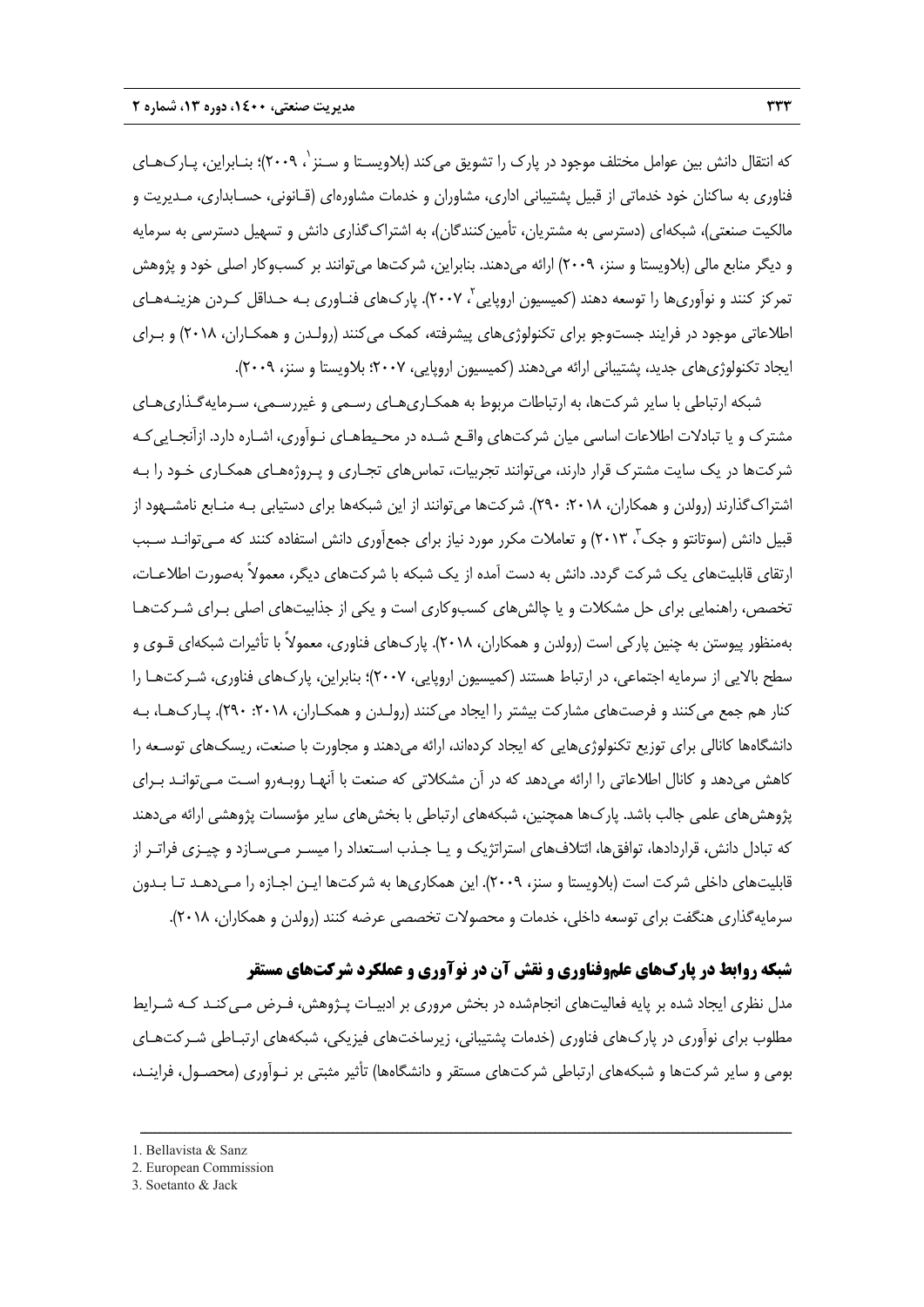بازاريابى و سازمانى) دارند (بلاويستا و سنز، ٢٠٠٩؛ كوپر، هامل و كوناگتون `، ٢٠١٢؛ هويـت دنـداس `، ٢٠٠۶؛ لينـدلف و لافستن <sup>۳</sup>، ۲۰۰۱؛ لینک و اسکات ٔ ۲۰۰۷؛ پروجوگو و مک درمـات ْ، ۲۰۱۴؛ رادوسـویچ و میرزاخمـت ٔ، ۲۰۰۹؛ راغـوان ٔ ، ۲۰۰۵؛ راترمل، آگونگ و جيانگ ۳۰۰۷؛ شا و لي ۱ ، ۲۰۱۲؛ سوتانتو و جک، ۲۰۱۳؛ ودولو، جاديک و مـاکولان آ ولبردا، ون دن بوچ و هيج``، ۲۰۱۳؛ ليننپا``، ۲۰۰۱). همواره، به اندازهگيري عملكرد و بررسي اثر متغيرها بر عملكرد چـه در سطح عملكرد شركت و چه در سطح مديريت زنجيره تأمين توجه شده است (طالـبزاده حسـيني، 2015). ايـن مـدل همچنين فرض ميكند، در عوض، اين نوآوريها تأثير مثبتي بر روي عملكرد شركتهاي مستقر دارند (بلدرباس، كـاري، لوکشين و فرناندز ساستر<sup>۱۳</sup>، ۲۰۱۵؛ داس و تنـگ<sup>۱۴</sup>، ۲۰۰۰؛ گيلسـينگ و نوتبـوم<sup>۱۵</sup>، ۲۰۰۶؛ گانـدی، اولسـوی، کيليـک و اَلپكان ً``، ٢٠١١؛ ليننپا، ٢٠٠١؛ مادريد گوجارو، گارسيا و ون آكن `` ٢٠٠٩؛ سان ``، ٢٠١١). بر اساس مطالعات تجربي چند پژوهشگر كه به اين موضوع پرداختهاند، ساختارها، متغيرهايشان و روابط بالقوه بين آنهـا در اينجـا نمـايش دادهشـدهانـد. شرايط مطلوب براي نوآوري در پاركهاي فناوري، توسط خدمات پشتيباني، زيرساختهاي فيزيكي، شبكههاي ارتباطي با ساير شركتها و شبكههاي ارتباطي با دانشگاهها، نمايش داده ميشـوند. پـاركهـاي فنـاوري، خـدمات پشـتيباني ارائـه ميدهند كه مديريت سازمانهاي مستقر را با هدف محصولات و فرايندهاي خلاقانهتر، تسهيل ميكند (بلاويستا و سـنز، 2009؛ ودولو و همكاران، 2006).

پاركهاي فناوري همچنين به دنبال ايجاد مجموعهاي از تجهيزات و زيرساختها فيزيكي هستند تا بتوانند مكـاني را برای نوآوری ارائه دهند (فیگلیولی و پورتو<sup>۹٬</sup>، ۲۰۱۲؛ راغـوان، ۲۰۰۵). عــلاوه بـر ایـن زیرسـاختهـای دانشـگاههـا و مؤسسات پژوهشي كه معمولاً نزديك به پاركها واقـعشـدهانـد و ارتبـاط رسـمي بـا پـارك دارنـد، بـه زيرسـاختهـاي تكنولوژيكي موجود براي شركتهاي مستقر افزوده ميشوند و محيط مطلوبي براي نوآوري ايجـاد مـيكننـد (كميسـيون اروپايي، ،2007 فيگليولي و پورتو، 2012). اين زيرساختها شركتها را قادر ميسـازد تـا بـا اسـتفاده از پـارك فنـاوري، آزمايشگاههاي پژوهشي كمهزينه و محيطهاي مشترك ارائه شده توسط پارك، پروژههاي نوآورانه ايجاد كننـد (مـودي و حاجي حسيني، 2011). پاركهاي علمي، براي كمك به پژوهش، منابع مشهود از قبيل آزمايشگاهها و تسهيلات پژوهشي

- 12. Ylinenpää
- 13. Belderbos, Carree, Lokshin & Sastre
- 14. Das & Teng
- 15. Gilsing & Nooteboom
- 16. Gunday, Ulusoy, Kilic & Alpkan
- 17. Madrid-Guijarro, Garcia & Van Auken
- 18. Sun
- 19. Figlioli & Porto

<sup>1.</sup> Cooper, Hamel & Connaughton

<sup>2.</sup> Hewitt-Dundas

<sup>3.</sup> Lindelöf and Löfsten

<sup>4.</sup> Link & Scott

<sup>5.</sup> Prajogo & McDermott

<sup>6.</sup> Radosevic, & Myrzakhmet

<sup>7.</sup> Raghavan

<sup>8.</sup> Rothaermel, Agung & Jiang

<sup>9.</sup> Sá & Lee

<sup>10.</sup> Vedovello, Judice & Maculan

<sup>11.</sup> Volberda, Van Den Bosch & Heij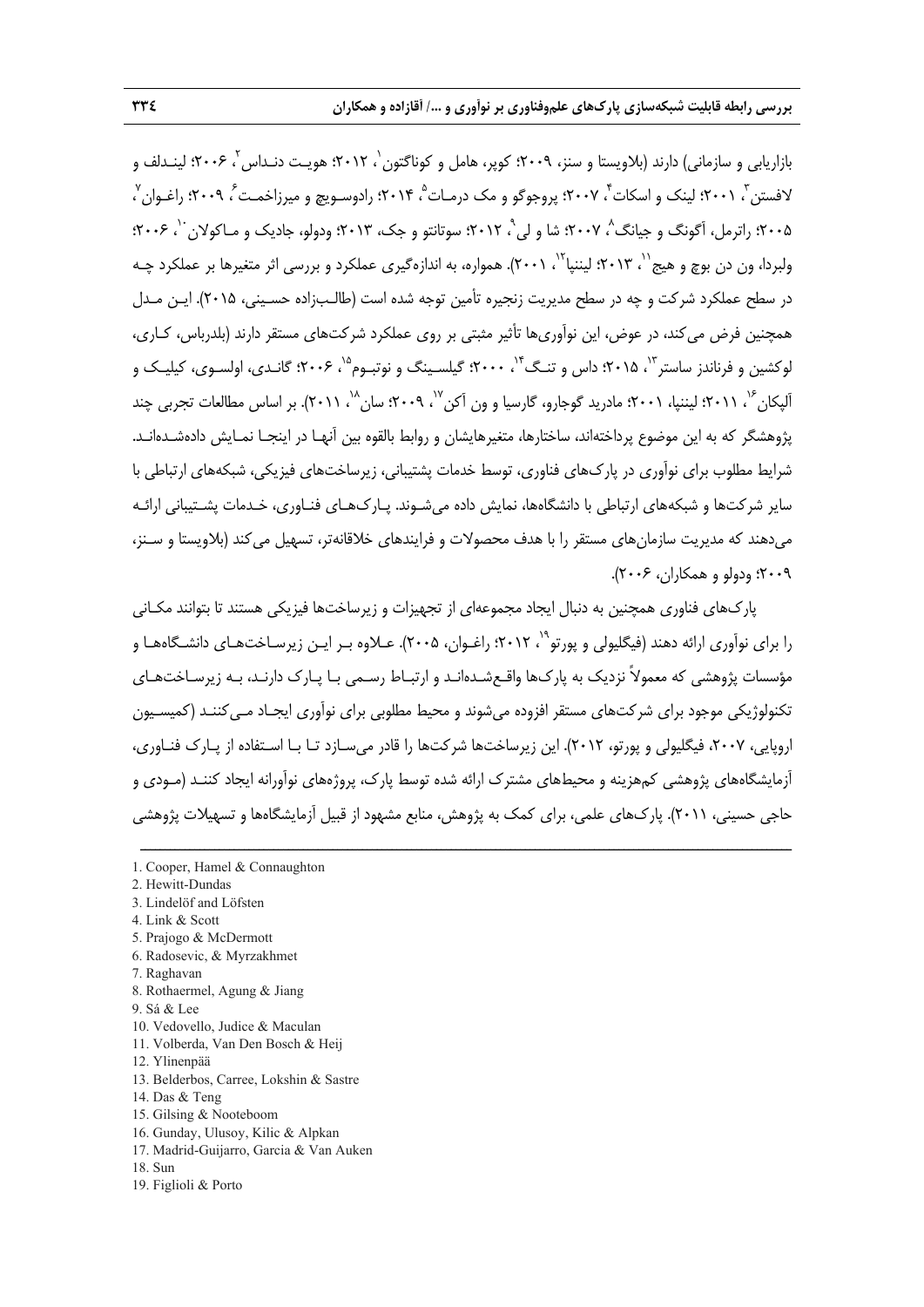ارائه ميدهند (سوتانتو و جك، 2013). پاركهاي فناوري، معمولاً با تأثيرات شـبكهاي قـوي و سـطح بـالايي از سـرمايه اجتماعي، در ارتباط هستند (كوپر و همكاران، 2012). مهمترين مانع براي معرفي نوآوري به شركتهاي كوچك، فقـدان شركاي خارجي است (هويت دنداس، ۲۰۰۶)؛ كه درصورتي كه شركت در يک پارک فناوري واقع شده باشد، مي توانـد بـه طور موفقيتآميز بر اين مانع غلبه كرد. پاركها مرتبط به دانشگاهها و مراكز پژوهشي هستند و بسـياري از شـركتهـاي نوآوري محور، از طريق دسترسي به منابع دانشگاهي، از جمله دانش فني پيشرفته و انـواع مختلـف آمـوزش، جـذب ايـن پاركها ميشوند (كوپر و همكاران، 2012؛ فيگليولي و پورتو، 2012؛ روسرمال و همكاران، 2007). پاركها، به دانشگاهها كانالي براي توزيع تكنولوژيهايي كه ايجاد كردهاند، ارائه ميدهند و مجاورت با صنعت، ريسـكهـاي توسـعه را كـاهش ميدهد (بلاويستا و سنز، 2009 و لينك و اسكات، 2007). عوامل مؤثر بر نوآوري و عملكـرد شـركتهـا در پـاركهـاي علموفناوري بهصورت خلاصه در جدول زير ارائه شده است.

| نويسندگان                                                                                                                                                                                                                                                                      | أبعاد                      | متغير                            |
|--------------------------------------------------------------------------------------------------------------------------------------------------------------------------------------------------------------------------------------------------------------------------------|----------------------------|----------------------------------|
| رولدن و همکاران، ۲۰۱۸؛ ولبردا و همکاران، ۲۰۱۳؛ سوتانتو و جـک، ۲۰۱۳؛<br>بلاویستا و سنز، ۲۰۰۹؛ کمیسیون اروپایی، ۲۰۰۷؛ لافستن و لیندلف'، ۲۰۰۵؛<br>سریزدی و منطقی، ۱۳۹۲؛ موسوی، آذر، الهی و مقبل با عرض، ۱۳۹۲.                                                                     | شبکه روابط با شرکتهای دیگر |                                  |
| رولدن و همکاران، ۲۰۱۸؛ سوتانتو و جک، ۲۰۱۳؛ کـوپر و همکـاران، ۲۰۱۲؛<br>فیگلیـولی و پورتـو، ۲۰۱۲؛ بلاویسـتا و سـنز، ۲۰۰۹؛ وارن، پـاتون و بـریم ً،<br>۲۰۰۹؛ کمیسـیون اروپــایی، ۲۰۰۷؛ لافســتن و لینــدلف، ۲۰۰۵؛ ســریزدی و<br>منطقی، ۱۳۹۲؛ موسوی، آذر، الهی و مقبل با عرض، ۱۳۹۲. | شبكه روابط با دانشگاه      | شبکه روابط در پارک<br>علموفناوري |
| مونک و پیترز <sup>۲</sup> ، ۲۰۰۹؛ موسوی و همکاران، ۱۳۹۲.                                                                                                                                                                                                                       | شبكه روابط با محيط         |                                  |
| هیکیلا و همکاران، ۲۰۱۰؛ فن و همکاران، ۲۰۰۵؛ کاکاپور و رزوبـان، ۱۳۹۲؛<br>سریزدی و منطقی، ۱۳۹۲؛ موسوی و همکاران، ۱۳۹۲.                                                                                                                                                           | شبكه روابط با جامعه        |                                  |
| هیکیلا و همکاران، ۲۰۱۰؛ مونک و پیتـرز ۲۰۰۹؛ فـن و همکـاران، ۲۰۰۵؛<br>موسوی و همکاران، ۱۳۹۲.                                                                                                                                                                                    | شبكه روابط با دولت         |                                  |
|                                                                                                                                                                                                                                                                                | فرايند                     |                                  |
| گاندی و همکاران، ۲۰۱۱؛ سان، ۲۰۱۱؛ گیلسینگ و نوتبوم، ۲۰۰۶.                                                                                                                                                                                                                      | محصول                      |                                  |
|                                                                                                                                                                                                                                                                                | سازمانى                    | نوأورى                           |
|                                                                                                                                                                                                                                                                                | بازاريابي                  |                                  |
| واسکوز اوریاگو و همکـاران، ۲۰۱۶؛ بلـدرباس و همکـاران، ۲۰۱۵؛ گانـدی و<br>همكاران، ٢٠١١؛ سان، ٢٠١١.                                                                                                                                                                              | عملكرد سازمانى             | عملکر د                          |

**جدول .1 چارچوبي از عوامل لازم براي ايجاد شرايط مطلوب نوآوري در پاركهاي علموفناوري** 

- 1. Löfsten & Lindelöf
- 2. Warren, Patton & Bream
- 3. Monck & Peters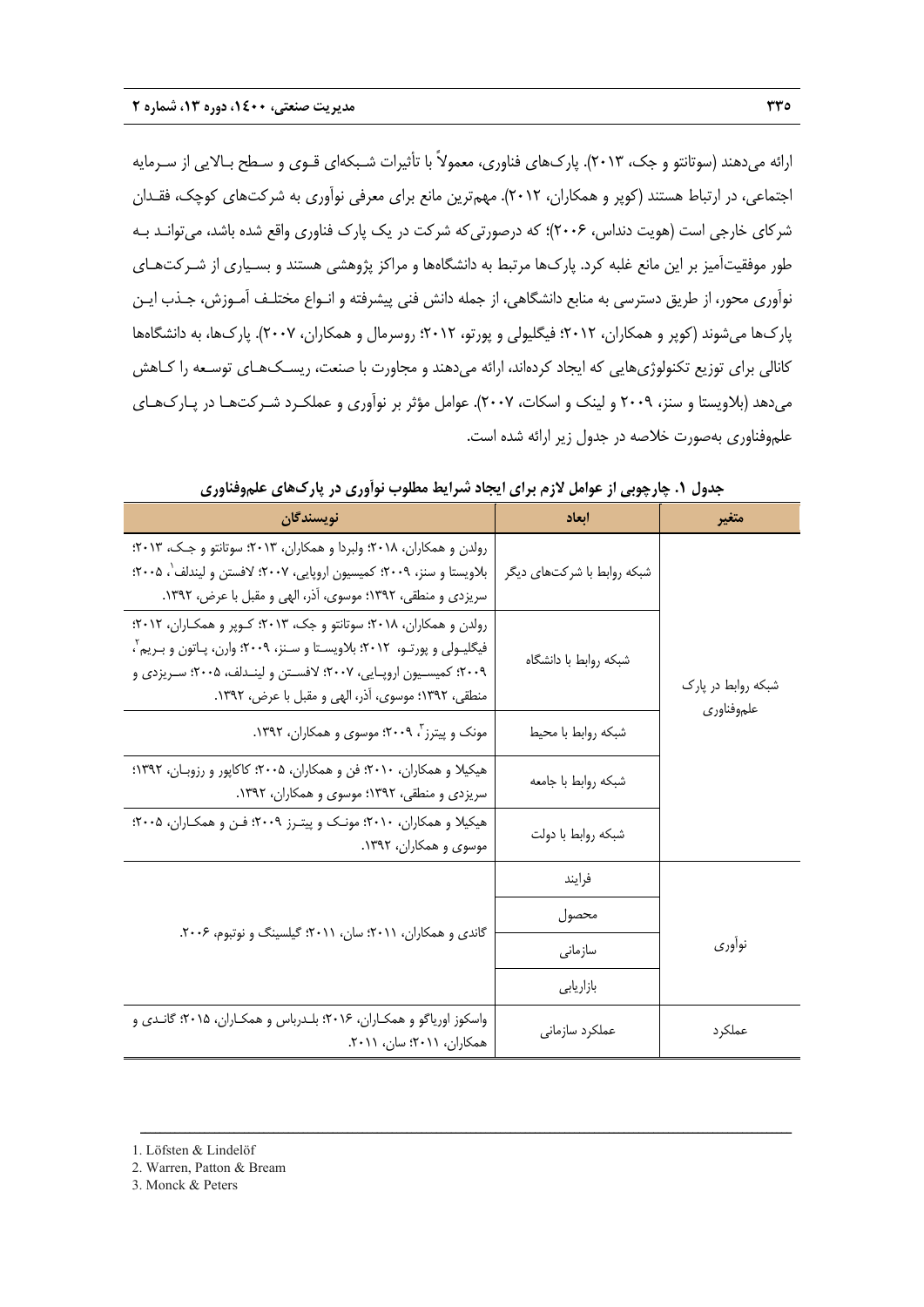َستيفن، اوليويرا و باله` (٢٠١٧) نقش پارکھا را بهعنوان اشتراکگذاری دانش بين شرکتهای مسـتقر در پـارک و همچنين اشتراكگذاري دانش بين شركت، دانشگاه و بازار عنوان كردند. انجمن بينالمللي پـاركهـاي علمـي و منـاطق نوآوري (2018) نقش پاركها را مديريت جريان دانش و فناوري بين دولت، صنعت و دانشگاه و فـراهم كـردن محيطـي براي افزايش فرهنگ نوآوري، خلاقيت و كيفيت و تسهيل ايجاد كسبوكارهاي جديد عنوان كردند.

برخي پژوهشگران، ارتباط مثبت بين نوآوري و عملكرد كسبوكاري را برجسته ميكنند، براي مثـال، شـركتهـاي واقع شده در پاركهاي صنعتي در تركيه (گاندي و همكاران، 2011)، در حالي كه پـژوهشهـاي ديگـر بـه نبـود چنـين ارتباطي اشاره دارند مانند شركتهاي واقع شده در پارك علم صنعتي سين چو تايوان. به طور كلي، اين مطالعات مختلف، ارتباط مثبتي بين نوآوري و عملكرد براي شركتهاي پارك محور پيشنهاد ميدهند؛ بنابراين، انتظـار مـيرود نـوآوريهـا تأثير مثبتي بر عملكرد شركتهاي واقع در پاركهاي فناوري داشته باشند.



**شكل .3 مدل مفهومي پژوهش** 

# **روششناسي پژوهش**

پژوهش حاضر از لحاظ هدف، كاربردي و از نظر جمع آوري دادهها از نوع تحقيقات توصيفي-ميداني از نـوع هـمبسـتگي است. جامعه آماري پژوهش حاضر شامل مديران، كارشناسان و كاركنان پارك و شركتهاي فعال در پارك علموفنـاوري تهران هستند. در تحليل رگرسيون چند متغيري نسبت تعداد نمونه (مشاهدات) به متغيرهاي مستقل نبايد از 5 كمتر باشدو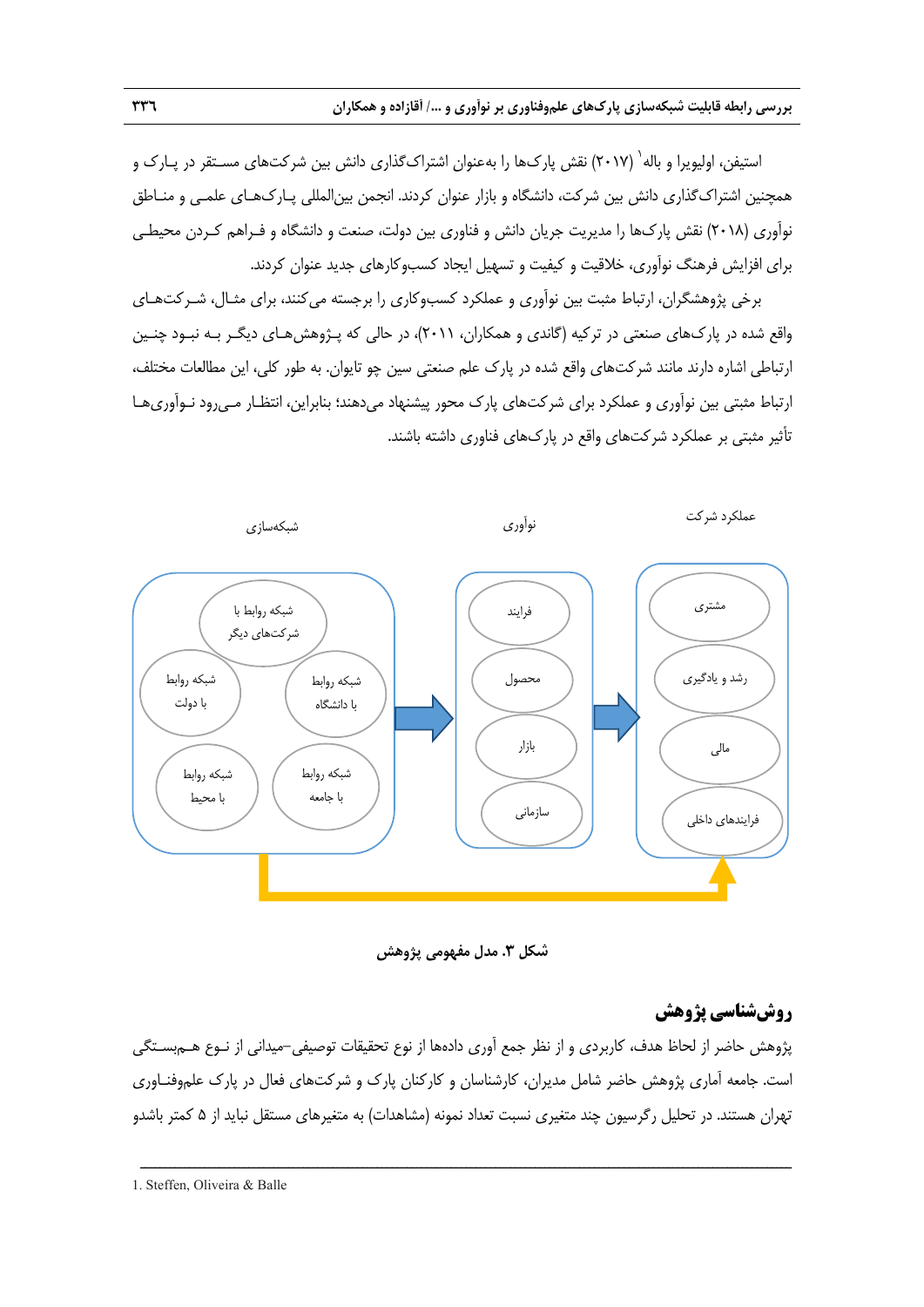از ديدگاه جيمز استيونس حتي در نظر گرفتن 15 مشاهده به ازاي هر متغير پيشبـين در تحليـل رگرسـيون چندگانـه بـا روش معمولي كمترين مجذورات استاندارد، يك قاعده سر انگشـتي خـوب بـه حسـاب مـيآيـد. پـس بـهطـور كلـي در روششناسي مدليابي معادلات ساختاري تعيين حجم نمونه ميتواند بين 5 تا 15 مشاهده به ازاي هر متغير انـدازهگيـري شده تعيين شود:  $Q$ 16  $n\leq 2$  كه در آن Q تعداد متغيرهاي مشاهده شده يا تعداد گويهها (سؤالات) پرسشiامه و n حجم نمونه است. با توجه به اين امر كه تعداد متغيرهاي مشاهدهگر مدل بـالا 36 عـدد اسـت و بـا اسـتفاده از قاعـده محافظهكارانه حداقل حجم نمونه برابر با 360 نفر است. لذا 400 پرسشنامه در بين افراد مذكور توزيع شد، از ايـن تعـداد ٣٧٩ پرسش نامه كه كامل تكميل شده و تحويل پژوهشگران داده شده بودند بهمنظور انجام تجزيهوتحليـل هـاي آمـاري مورد استفاده قرار گرفت.

| منبع                                                                                 | مشخصه        | تعداد سؤال | بعد                        | متغير                   |
|--------------------------------------------------------------------------------------|--------------|------------|----------------------------|-------------------------|
|                                                                                      | RC           | ۶          | شبکه روابط با شرکتهای دیگر |                         |
| رولدن و همكاران، ٢٠١٨؛ ولبردا و همكاران،                                             | <b>RS</b>    | ۶          | شبكه روابط با جامعه        |                         |
| ٢٠١٣؛ أقازاده، اسفيداني، محمدي و زادبر،                                              | <b>RE</b>    | ۶          | شبكه روابط با محيط         |                         |
| $(Y^qF)$                                                                             | RG           | ۶          | شبكه روابط با دولت         | توانمندی شبکهسازی<br>RL |
|                                                                                      | RU           | ۶          | شبكه روابط با دانشگاه      |                         |
|                                                                                      | IC           | ۴          | نوأورى محصول               |                         |
| آکسوی` (۲۰۱۷)                                                                        | <b>IM</b>    | ۵          | نوأوري بازار               |                         |
| گزینگی و استاکس <sup>۲</sup> (۲۰۲۰)؛ اسماعیل، بلی،<br>سون و توساینت ۲۰۰۲)            | <b>IP</b>    | ۵          | نوأوري فرايند              | نوآوری<br>IX            |
| گزینکی و استاکس (۲۰۲۰)؛ اسماعیل و<br>همكاران (٢٠٠٢)                                  | IO           | ۵          | نوأوري سازمان              |                         |
|                                                                                      | <b>CU</b>    | ۵          | مشترى                      |                         |
| سودربرگ، کالاگنانام، شهان و وايدياناتان ٔ<br>(٢٠١١)؛ آذر، زارعي محمود آبادي و انواري | LE           | ۵          | رشد و يادگيري              | عملکرد<br>EE            |
| رستمی (۱۳۹۱)                                                                         | FI           | ۴          | مالی                       |                         |
|                                                                                      | $\mathbf{I}$ | ۴          | فرایندهای داخلی            |                         |

**جدول .2 پرسشنامه، متغيرها و ابعاد آن و منبع پرسشنامه** 

در اين پژوهش روايي محتوا و ظاهري (صوري) پرسشنامه با استفاده از نظر خبرگان، و روايي سـازه بـا اسـتفاده از  $\frac{s}{c}$  ، 2011) بخش اندازهگيرى مدل تحليل عاملي تأييدى استفاده شد (محقر و قاسمي $^{\circ}$  ، ۲۰۱۱)؛ رضوى، عبدى، اميرنكوئي و قاسمي ،  $(7.19)$ 

ــــــــــــــــــــــــــــــــــــــــــــــــــــــــــــــــــــــــــــــــــــــــــــــــــــــــــــــــــــــــــــــــــــ

4. Soderberg, Kalagnanam, Sheehan & Vaidyanathan

<sup>1.</sup> Aksoy

<sup>2.</sup> Gezginci & Öztaş

<sup>3.</sup> Ismail, Belli, Sohn & Toussaint

<sup>5.</sup> Mohaghar & Ghasemi

<sup>6.</sup> Razavi, Abdi, Amirnequiee & Ghasemi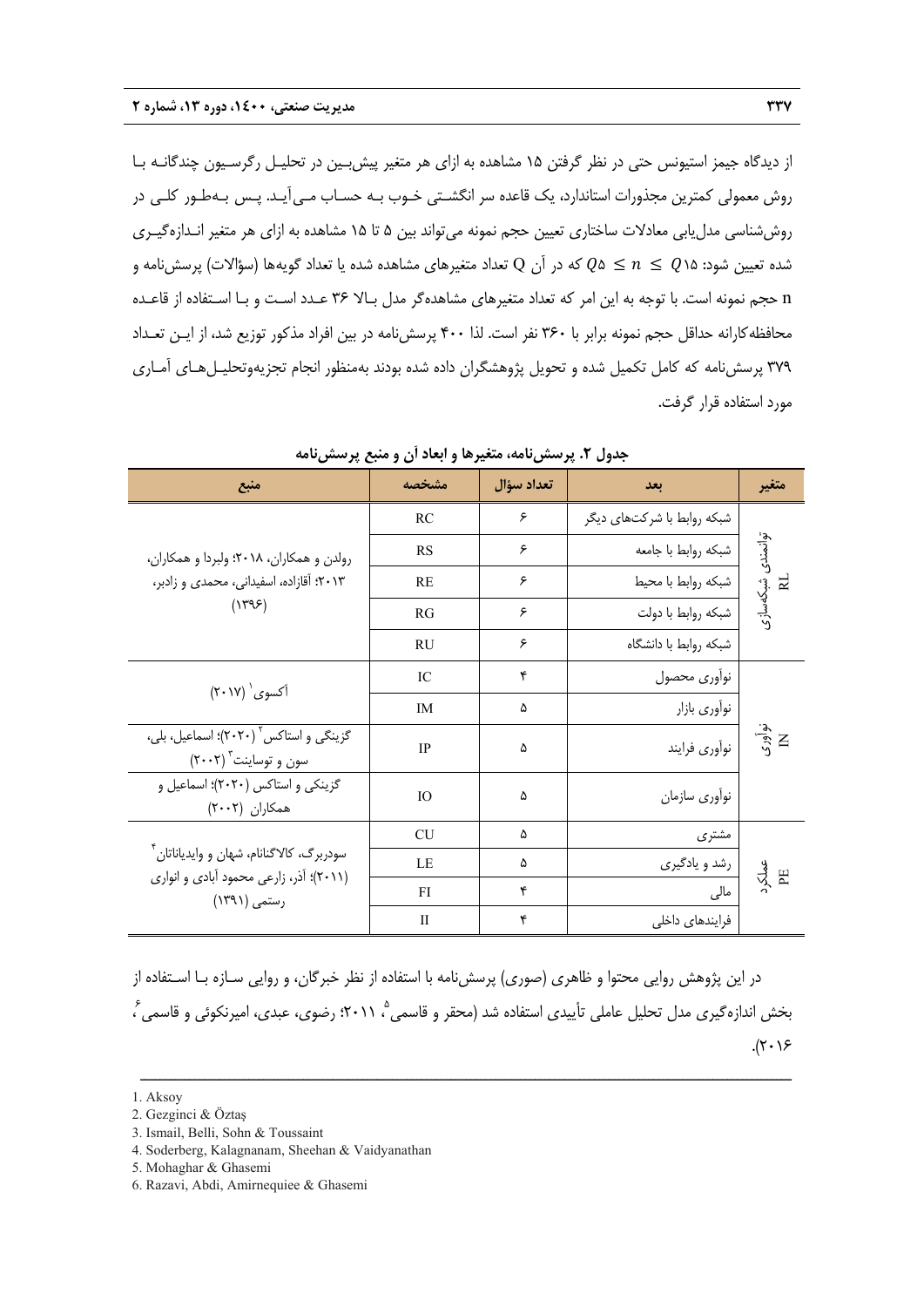بهمنظور ارزيابي قابليت اعتماد پرسشنامه از آزمون آلفاي كرونباخ استفاده شده است. كه نتايج حاكي از آن است كه پرسشنامه با پايايي 0/955 از پايايي بالا برخوردار است. مدلهـاي معـادلات سـاختاري معمـولا تركيبـي از مـدلهـاي اندازهگيري و مدلهاي ساختاري هستند كه بر طبق نرم افزار ليزرل بـرازش، سـنجش پايـايي مركـب و مقـدار متوسـط واریانس استخراج شده<sup>٬</sup> محاسبه میگردد. مقادیر بیش از ۰/۵ برای مقدار واریانس اسـتخراج شـده (یـک شـاخص مهـم همگرايي) و بيشتر از 0/7 براي پايايي مركب استفاده ميگردند.

| <b>AVE</b>                         | پایایی<br>مركب                             | ألفاي<br>كرونباخ               | يعد                        | <b>AVE</b>    | پایایی<br>مركب             | ألفاي<br>كرونباخ            | متغير        |                         |
|------------------------------------|--------------------------------------------|--------------------------------|----------------------------|---------------|----------------------------|-----------------------------|--------------|-------------------------|
| .7558                              | $\cdot$ /9 $\cdot$ ۸۸                      | .11.1                          | شبکه روابط با شرکتهای دیگر |               |                            |                             |              |                         |
| .79.74                             | .79.70                                     | .111                           | شبكه روابط با جامعه        |               |                            |                             |              |                         |
| $\cdot$ / $\vee\curlyvee\curlyvee$ | .4                                         | .7977                          | شبكه روابط با محيط         | $\cdot$ /۴۹۷۴ | $\cdot/\lambda$ ۳۱۱        | .79                         |              |                         |
| .1999                              | $\cdot$ /955)                              | $\cdot$ /9 $\setminus$ ۴۱      | شبكه روابط با دولت         |               |                            |                             |              | توانمندی شبکهسازی<br>RL |
| .7980                              | $\cdot$ /9515                              | .79117                         | شبكه روابط با دانشگاه      |               |                            |                             |              |                         |
| $\cdot$ /YQ $\cdot$ ۲              | $\cdot$ /953                               | .711                           | نوأوري محصول               |               |                            |                             |              |                         |
| ۹۶۶۶۰.                             | .4.19                                      | ·/1740                         | نوأوري بازار               | .18818        |                            | $\cdot/\lambda$ ۹ $\lambda$ | نوآورۍ<br>E  |                         |
| ۰/۶۵۴۲                             | $\cdot$ /9 $\cdot$ $\cdot$ $\cdot$ $\cdot$ | $\cdot$ / $\lambda$ ۶۷۷        | نوأوري فرايند              |               | .1005                      |                             |              |                         |
| $\cdot$ / $\gamma$ ۲۹ $\lambda$    | .79107                                     | ·/1757                         | نوأوري سازمان              |               |                            |                             |              |                         |
| $\cdot$ /۶۹۱                       | .79111                                     | $\cdot/\lambda\lambda\lambda$  | مشترى                      |               |                            |                             |              |                         |
| $\cdot / Y \Lambda \cdot \Lambda$  | .7959                                      | .79717                         | رشد و يادگيري              |               |                            |                             |              |                         |
| $\cdot$ / $\gamma$ ۳۹ $\gamma$     | $\cdot$ /9 $\lambda$                       | $\cdot/\lambda\lambda\Upsilon$ | مالی                       | $\cdot$ /۴۸۷۹ | $\cdot$ / $\vee \vee \vee$ | .185                        | عملکرہ<br>EE |                         |
| .7588                              | $\cdot$ / $\wedge$ 9 $\vee$ ۳              | $\cdot$ / $\Lambda$ ۴۷۳        | فرایندهای داخلی            |               |                            |                             |              |                         |

**جدول .3 مؤلفههاي پرسشنامه، منبع و شاخصهاي پايايي** 

مقادير AVE و بار عاملي گويهها در جدول (4) كه همگي در سطح بالاتر از 0/5 هستند و نيز پايـايي مركـب (كـه همگي بالاتر از 0/7 هستند)، نشان دهنده اين است كه مدل اندازهگيري كليه متغيرهاي اصلي پژوهش از بـرازش نسـبتا مطلوبي برخوردار است و اعتبار همگرايي شاخصها به متغيرهاي اصلي پژوهش در سطح نسبتاً بالايي است.

# **يافتههاي پژوهش**

# **بررسي مدلهاي اندازهگيري متغيرهاي پژوهش**

قبل از آزمون فرضيهها و مدلهاي مفهومي پژوهش، لازم است تا از صحت مـدلهـاي انـدازهگيـري متغيرهـا اطمينـان

ــــــــــــــــــــــــــــــــــــــــــــــــــــــــــــــــــــــــــــــــــــــــــــــــــــــــــــــــــــــــــــــــــــ

1. Average Variance Extracted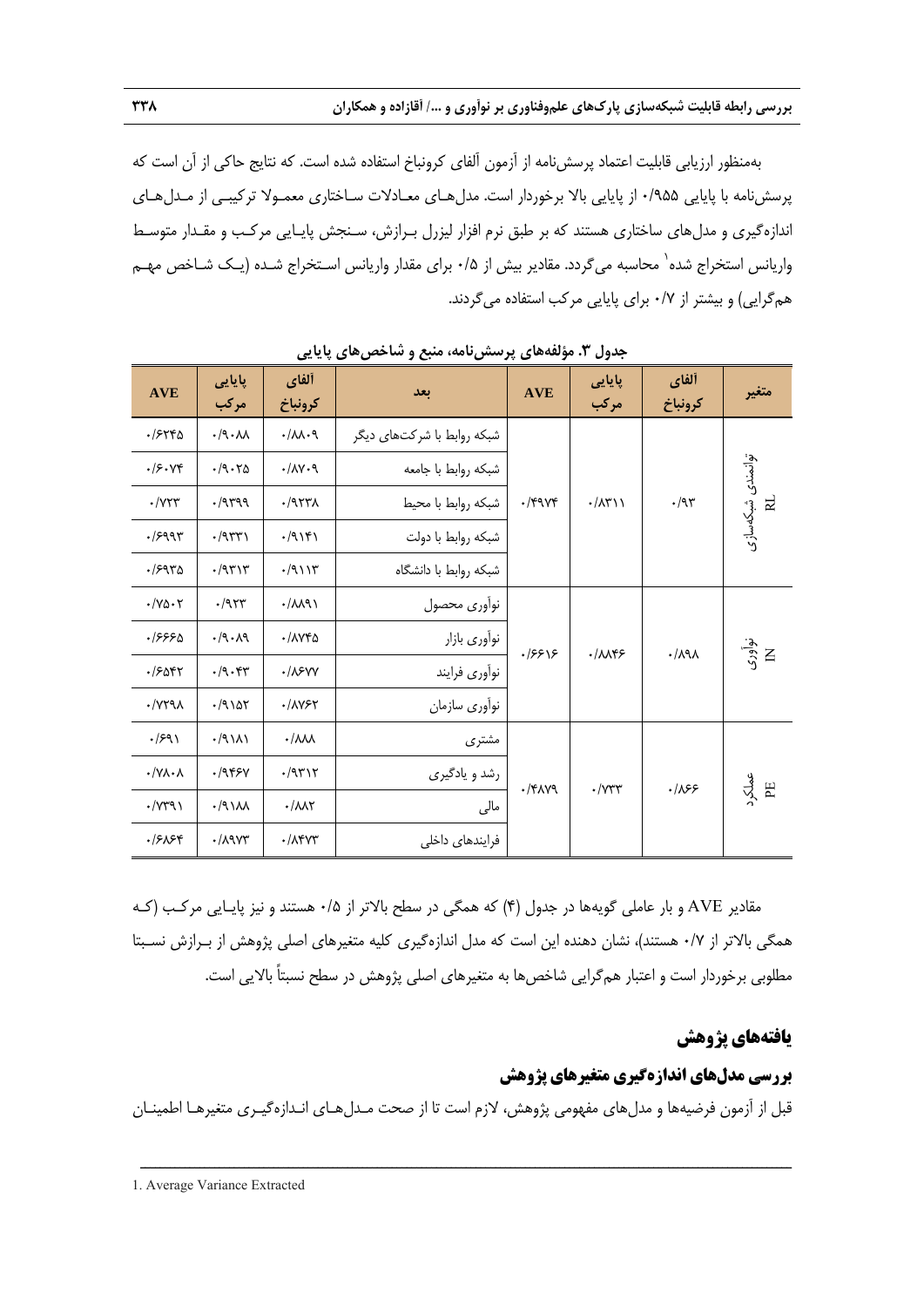حاصل شود. اين كار، به كمك روش تحليل عاملي تأييدي<sup>\</sup> صورت گرفته است. نتايج نشان ميدهد كه كليـه مـدل *ه*ـاي اندازهگيري مناسب و كليه اعداد و پارامترهاي مدل معنادار هستند. با توجه به اينكه تمامي بارهاي عاملي در تمامي ابعـاد بزرگتر از 0/5 و ميانگين واريانسهاي استخراجي (AVE (بيشتر از 0/5 است، روايي سازه از نوع روايي هـمگـرا وجـود دارد (جدول4).

| معناداري                        | ضريب                       | شناسه           | گويەھا                                                                                                  | اىعاد                                                                    | متغير           |
|---------------------------------|----------------------------|-----------------|---------------------------------------------------------------------------------------------------------|--------------------------------------------------------------------------|-----------------|
| ۱۴/۶۹                           | .159                       | RC1             | تشکیل خوشههای فناوری واحدهای فناور در پارک و تدوین کتابچـه<br>محصولات شركتهاى هر خوشه                   |                                                                          |                 |
| ۱۴/۷۹                           | .159                       | RC2             | بسترسازی مناسب برای همکاری مشترک شرکتهای مستقر در<br>پارک                                               |                                                                          |                 |
| <b>18/1V</b>                    | $\cdot$ /Y۶                | RC3             | شبکهسازی درونی برای انتقال و به اشتراک گذاری تجربیات بین<br>شرکتهای پارک                                | شبكه روابط با<br>شر کتهای دیگر<br>$\cdot$ بار = ۶۷/۰                     |                 |
| 17/29                           | .159                       | RC4             | کمک به برقراری ارتباط بین شرکتهای داخل پارک در جهت توسعه<br>و يا انتقال فناوري و خريد و فروش ان         | $\Lambda/\Delta$ معناداری = ۸/۵۱                                         |                 |
| $\mathcal{N} \cdot \mathcal{F}$ | ۰/۸                        | RC5             | ایجاد شبکه داخلی بین واحدهای فناور بهمنظور شرکت در پروژههای<br>چند تخصصی و مناقصات                      |                                                                          |                 |
| ۱۸/۸                            | $\cdot/\lambda\Upsilon$    | RC <sub>6</sub> | بهره گیری از توانمندی بخش خصوصی در توسعه شرکتهای پارگ                                                   |                                                                          |                 |
| ۱۶/۴۱                           | $\cdot$ / $\vee$ ۴         | RS1             | کمک به برقراری ارتباط بین شـرکتهای داخلـی و خـارجی در جهـت<br>توسعه و يا انتقال فناوري و خريد و فروش آن |                                                                          |                 |
| 18/11                           | $\cdot$ / $\vee\mathbf{r}$ | RS2             | برقراری ارتباط بین بنگاههای مستقر و بنگاههای غیر مستقر                                                  |                                                                          |                 |
| $V/\gamma\gamma$                | $\cdot$ /YY                | RS3             | برقراری ارتباط با نهادهای غیر دولتی                                                                     | شبكه روابط با جامعه<br>$\cdot$ بار = ۶۳                                  | قابليت شبكەسازى |
| $\mathcal{N} \cdot \mathcal{r}$ | $\cdot$ / $\gamma$ ۹       | RS4             | ارتباط مؤثر با ذىنفعان يارك                                                                             | $\lambda$ معناداری = ۸/۳۳                                                |                 |
| ۱۸/۵۸                           | ۰/۸                        | RS5             | سطح نفوذ پارک در منطقه                                                                                  |                                                                          |                 |
| 77/77                           | $\cdot$ /9                 | R <sub>S6</sub> | تأثیر وضعیت اقتصادی و اجتماعی پارک بر منطقه و جامعه                                                     |                                                                          |                 |
| ۱۶/۴۱                           | $\cdot$ / $\vee\uparrow$   | RE1             | وجود بازارهاى خارجى براى محصولات فناورانه داخلى                                                         |                                                                          |                 |
| 18/11                           | $\cdot$ / $\vee\tau$       | RE2             | گستردگی، کیفیت و دسترسی به شبکههای بینالمللهی بـرای ارتبـاط<br>كارآفرينان با شركتها و افراد خارجي       |                                                                          |                 |
| ۱۷/۴۲                           | $\cdot$ /YY                | RE3             | تعاملات بینالمللی پارک، رصد بهرهمندی از تجارب بینالمللی                                                 | شبكه روابط با محيط                                                       |                 |
| $\mathcal{N} \cdot \mathcal{r}$ | $\cdot$ / $\gamma$ ۹       | RE4             | ارتباط با پارکھا و نھادھای مرتبط بین لمللی                                                              | $\cdot/\Upsilon f = \frac{1}{2}$ بار<br>$\Lambda/\Delta$ معناداری = ۵۱/۸ |                 |
| <b>18/04</b>                    | ۰/۸                        | RE5             | استفاده از مزایای تفاهم نامههای همکاری پارک (سازمانهای داخلی<br>و خارجی، پارکھای سایر کشورها)           |                                                                          |                 |
| 77/77                           | $\cdot/9$                  | RE <sub>6</sub> | وجود شبکههای سرمایه گذاران و دسترسی به آنها                                                             |                                                                          |                 |

ــــــــــــــــــــــــــــــــــــــــــــــــــــــــــــــــــــــــــــــــــــــــــــــــــــــــــــــــــــــــــــــــــــ

**جدول .4 ضرايب استاندارد و اعداد معناداري سؤالهاي پژوهش** 

1. Confirmatory factor analysis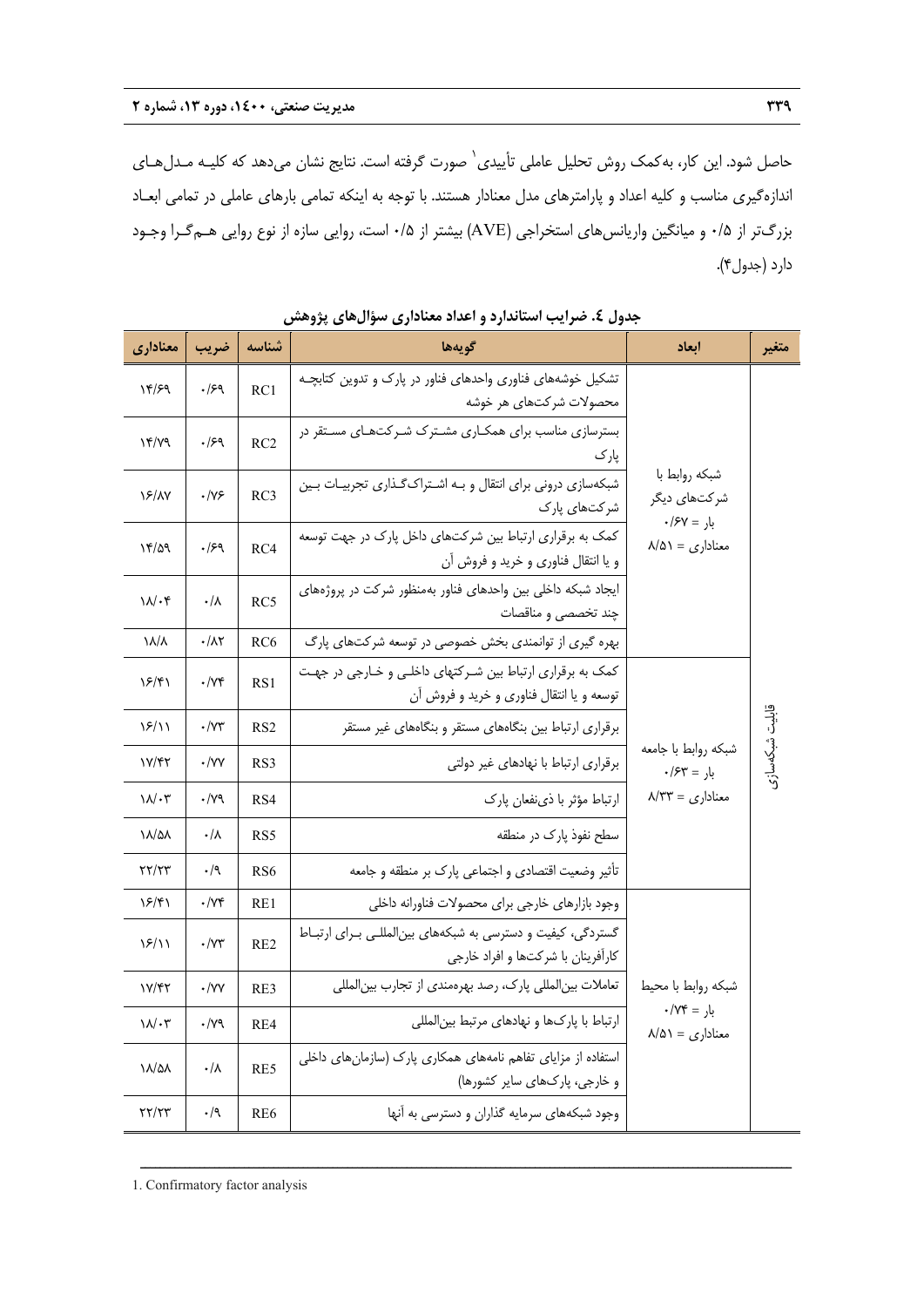| معناداري             | ضريب                    | شناسه           | گويەھا                                                                                    | ابعاد                                                             | متغير           |
|----------------------|-------------------------|-----------------|-------------------------------------------------------------------------------------------|-------------------------------------------------------------------|-----------------|
| 10/99                | $\cdot$ /Y)             | RU1             | پرورش روحیه و انگیزه کارآفرینی توسط مراکز آموزشی                                          |                                                                   |                 |
| V/Yf                 | $\cdot/\Upsilon$        | RU <sub>2</sub> | پرورش خلاقیت و نوآوری توسط مراکز آموزشی و پژوهشی                                          |                                                                   |                 |
| ۱۸/۶۵                | $\cdot/\lambda$         | RU3             | وجود و پرورش استعدادهای فنی و فناورانه (کارکنـان و متخصصـان)<br>در کشور                   | شبكه روابط با دانشگاه                                             |                 |
| 18/47                | $\cdot/\lambda$         | RU4             | تعریف نوع ارتباط و سطح تعامل دانشگاههای محلی و منطقهای                                    | $\cdot/\Delta \Upsilon =$ بار = ۰/۵۳                              |                 |
| V/Yf                 | $\cdot / Y \wedge$      | RU <sub>5</sub> | بهرهگیری از توان دانشگاهیان در نظام پذیرش و توسعه شرکتهای<br>دانش بنيان                   | $Y/\Lambda$ معناداری = ۷/۸۱                                       |                 |
| ۲۱/۲۸                | $\cdot/\lambda\lambda$  | RU <sub>6</sub> | امکان دسترسی ساده به اطلاعات، دانش و فناوری در نظام آموزشـی<br>كشور                       |                                                                   |                 |
| ۱۶/۴۱                | $\cdot/\gamma$          | RG1             | تمایل و انجام همکاریهای عملیاتی توسط سازمانهای بزرگ دولتی<br>با شركتهاى فناورانه نوپا     |                                                                   | قابليت شبكەسازى |
| $\lambda/\gamma$ ۴   | $\cdot/\lambda\Upsilon$ | RG2             | معرفی مناقصههای سازمانها و دستگاههای اجرایی به شـرکتهـای<br>مستقر                         | شبكه روابط با دولت                                                |                 |
| <b>10/11</b>         | $\cdot/\Upsilon$        | RG3             | معرفی اولویتهای پژوهشی سازمان هـا و دسـتگاههـای اجرایـی بـه<br>شر کتهای مستقر             | $\cdot/\Delta$ بار = ۹                                            |                 |
| $Y \cdot / Y \Delta$ | $\cdot/\lambda$ Y       | RG4             | برقراری ارتباط با نهادهای دولتی                                                           | $\Lambda/\Upsilon \Upsilon = \sum_{k=1}^{\infty}$ معناداری        |                 |
| $\lambda/\gamma$     | $\cdot/\lambda$         | RG5             | وجود اهداف و سیاستهـای کـلان مناسـب در راسـتای حمایـت از<br>کارآفرینی در کشور             |                                                                   |                 |
| 19/YY                | $\cdot/\lambda$ ۴       | RG6             | وجود و تعدد استعدادهای مدیریتی در کشور                                                    |                                                                   |                 |
| <b><i>IV/YS</i></b>  | $\cdot$ / $\gamma$ ۹    | IC1             | ارائه دائم محصولات جدید توسط شرکتهای حاضر در پارک                                         |                                                                   |                 |
| $Y\lambda/\lambda$ ۳ | $\cdot/9$               | IC <sub>2</sub> | توسعه قابلیتهای محصولات جدیـد توسـط شـرکتهـای حاضـر در<br>پارک                            | نوأورى محصول<br>$\cdot$ بار = ۰/۴                                 |                 |
| $\frac{5}{5}$        | $\cdot$ / $\vee\tau$    | IC3             | بازنگری دائمی محصولات جدید توسط شرکتهای حاضر در پارک                                      | $F/T$ معناداری = ۶/۳۱                                             |                 |
| 19/Y                 | $\cdot/\lambda\Delta$   | IC4             | استفاده از محصولات جدید برای نفوذ در بـازار توسـط شـرکتهـای<br>حاضر در پارک               |                                                                   |                 |
| ۱۵/۵                 | $\cdot$ /YY             | IM1             | ارائه برنامههـای بازاریـابی نـوینی بـرای حفـظ جایگـاه برتـر توسـط<br>شرکتهای حاضر در یارک |                                                                   | نوآوری          |
| 19/57                | $\cdot/\lambda$ ۳       | IM <sub>2</sub> | ایجاد رامهای جدید برای ارتباط با مشتریان توسط شرکتهای حاضـر<br>در پارک                    |                                                                   |                 |
| 17/۶۲                | $\cdot$ /79             | IM <sub>3</sub> | بازبینی دائمی تکنیکهای فروش و جستوجو برای روشهای جدیـد<br>توسط شرکتهای حاضر در پارک       | نوأوري بازار<br>$\cdot$ /۷۳ = $\sqrt{x}$<br>$Y/Y$ معناداری = ۷/۷۱ |                 |
| $Y/\lambda$          | $\cdot$ /YY             | IM4             | جستوجوی دائمی به دنبـال مـدلهـای جدیـد کسـبوکـار توسـط<br>شرکتهای حاضر در پارک            |                                                                   |                 |
| $10/\cdot 7$         | $\cdot/\Upsilon$        | IM <sub>5</sub> | بازبینی و طراحی مجدد دائمی محصولات بر اساس نیاز مشتریان در<br>شرکتهای حاضر در پارک        |                                                                   |                 |

**ادامة جدول 4**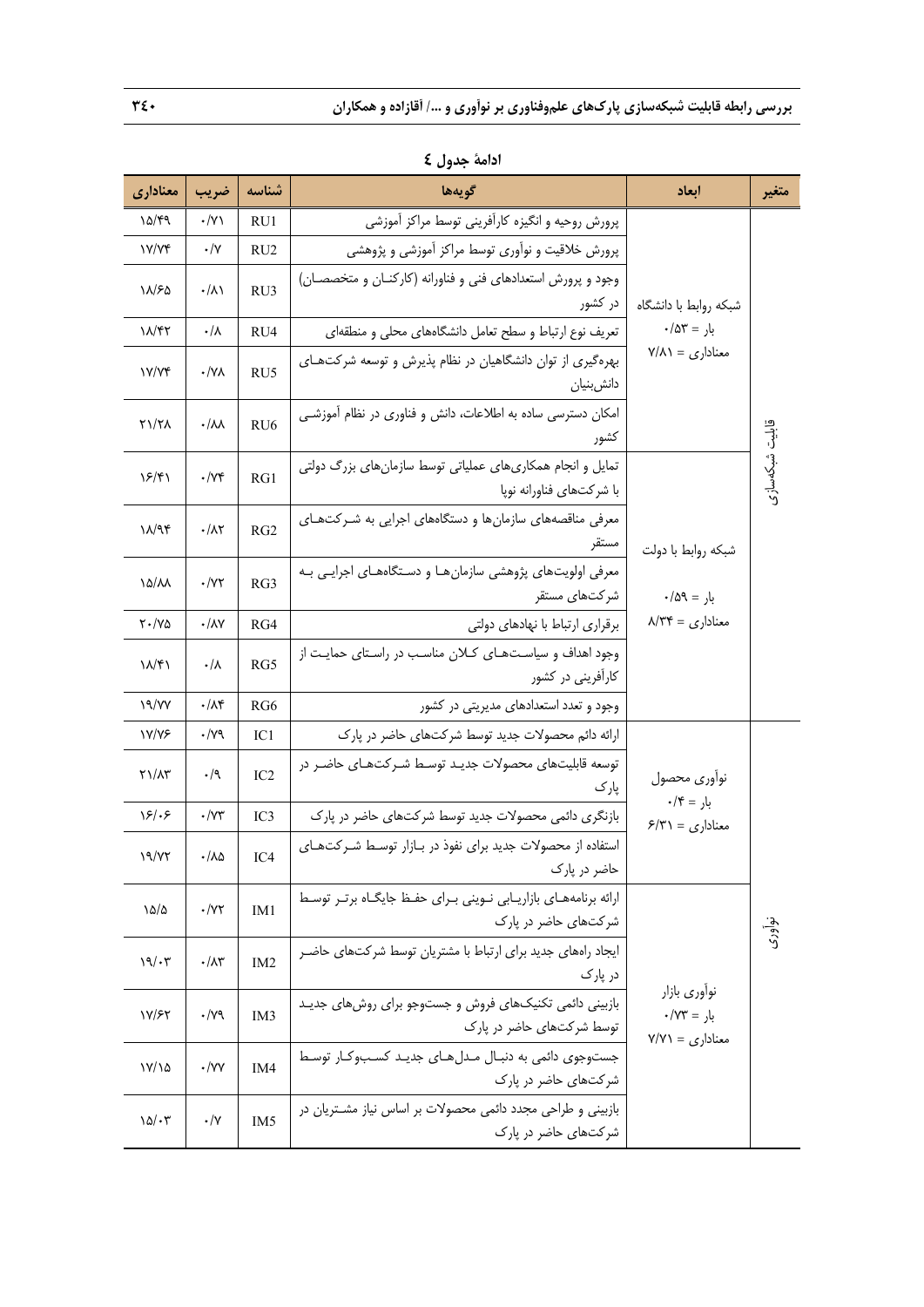| معناداري                                   | ضريب                             | شناسه            | گويەھا                                                                            | اىعاد                                          | متغير  |
|--------------------------------------------|----------------------------------|------------------|-----------------------------------------------------------------------------------|------------------------------------------------|--------|
| 18/45                                      | $\cdot$ /Ya                      | IP1              | استفاده از رویههای جدید عملیاتی برای دستیابی سریعتر بـه اهـداف                    |                                                |        |
|                                            |                                  |                  | شرکتهای حاضر در پارک                                                              |                                                |        |
| $\lambda/\tau$                             | $\cdot/\lambda$                  | IP <sub>2</sub>  | استقاده از مهارتها و تجهیزات جدید برای بهبود عملیـات تولیـدی و                    | نوأوري فرايند                                  |        |
| ۱۶/۹                                       | $\cdot$ /YY                      |                  | فرایندهای خدماتی شرکتهای حاضر پارک                                                | $\cdot/\Lambda$ بار = ۱۸۹                      |        |
|                                            |                                  | IP3              | بهبود و توسعه دائمی فرایندها در شرکتهای حاضر در یارک                              | $f/\lambda = 0$ معناداری                       |        |
| 10/۶۷                                      | $\cdot/\Upsilon$                 | IP4              | انعطاف در فراهم کردن محصولات مطـابق بـا تقاضـای مشـتری در<br>شرکتهای حاضر در پارک |                                                |        |
| ۱۵/۱۸                                      | $\cdot/\Upsilon$                 | IP <sub>5</sub>  | فرایندهای تولیدی جدید در شرکتهای حاضر در پارک                                     |                                                |        |
|                                            |                                  |                  | سرعت تبدیل ایدههای نو به محصول در شرکتهای مستقر در پارک                           |                                                | نوآوری |
| ۱۷/۳۶                                      | $\cdot$ /YA                      | IO1              | در مقايسه با رقبا                                                                 |                                                |        |
| $\mathsf{Y} \cdot / \mathsf{Y} \mathsf{Y}$ | $\cdot/\lambda\mathrm{V}$        | IO2              | وضعیت دریافت ایدههای جدید توسط شرکتهای مستقر در پارک در                           | نوأوري سازمان                                  |        |
|                                            |                                  |                  | مقايسه با رقبا                                                                    | $\cdot/\Delta\Delta = \int$ بار                |        |
| 10/97                                      | $\cdot/\gamma$                   | IO <sub>3</sub>  | تعداد محصولات و خدمات جدید که شرکتهای مستقر در پـارک بـه                          | $Y/\lambda \mathcal{F} = \mathcal{S}$ معناداری |        |
|                                            |                                  |                  | بازار عرضه می کنند نسبت به میانگین صنعت                                           |                                                |        |
| ۱۸/۴۶                                      | $\cdot/\lambda\Upsilon$          | IO4              | وضعیت شرکتهای مستقر در پـارک در مقایسـه بـا رقبـا در فراینـد                      |                                                |        |
|                                            |                                  |                  | توسعه محصول جديد                                                                  |                                                |        |
| ۱۵/۵۸                                      | $\cdot/\Upsilon$                 | FI1              | وضعیت نرخ بازگشت دارایی شرکتهای مستقر در پارک                                     | مالی                                           |        |
| $10/-7$                                    | $\cdot/\Upsilon$                 | FI2              | سود ناخالص شرکتهای مستقر در پارک                                                  | $\cdot/\Lambda$ بار = ۰/۸۲                     |        |
| ۲۱/۵۱                                      | $\cdot/\lambda$ ٩                | F <sub>1</sub> 3 | فروش خالص شرکتهای مستقر در پارک علموفناوری                                        | معناداری = ۵/۴۵                                |        |
| $Y\lambda/VY$                              | $\cdot/9$                        | FI4              | شاخصهای مالی شرکتهای مستقر در پارک علموفناوری                                     |                                                |        |
| ۱۸/۱۵                                      | $\cdot/\lambda$                  | CU1              | سهم بازار شرکتهای مستقر در پارک                                                   |                                                |        |
| 19/9                                       | $\cdot/\lambda\Delta$            | CU2              | وضعیت مشتریان شرکتهای مستقر در پارک                                               | مشترى                                          |        |
| 18/64                                      | $\cdot/\lambda\Upsilon$          | CU3              | وضعیت وفاداری مشتریان شرکتهای مستقر در پارک                                       | $\cdot$ بار = ۶۹/۰                             |        |
| $\frac{1}{\sqrt{2}}$                       | $\cdot$ /YY                      | CU <sub>4</sub>  | سطح رضایت مشتریان شرکتهای مستقر در پـارک از محصـولات و<br>خدمات این شرکتها        | معناداری = ۵/۸۶                                |        |
| $\frac{16}{5}$                             | ۰/۶۸                             | CU <sub>5</sub>  | نرخ از دست دادن مشتریان در شرکتهای مستقر در پارک                                  |                                                |        |
|                                            |                                  |                  | نسبت مخارج تحقیق و توسعه به درآمـد در شـرکتهـای مسـتقر در                         |                                                | ملكرد  |
| 10/۲۶                                      | $\cdot$ /<br>$\gamma\gamma$      | $II1$            | پارک                                                                              | فرايندهاى داخلى                                |        |
| ۱۸/۹۵                                      | $\cdot/\lambda$ ۴                | II1              | درصد استفاده از ظرفیت در شرکتهای مستقر در یارک                                    | $\cdot$ بار = ۱۴۱                              |        |
| <b><i>IV/VS</i></b>                        | $\cdot/\lambda$                  | II3              | وضعیت کارایی فرایندهای داخلی شرکتهای مستقر در پارک                                | $\Gamma/\mathfrak{F}$ / معناداری = ۳/۴۱        |        |
| $\gamma$ ۲/۴                               | .159                             | II4              | سطح اثربخشی فرایندهای داخلی شرکتهای مستقر در پارک                                 |                                                |        |
| ۱۷/۵                                       | $\cdot$ /YY                      | LE1              | وضعیت ارتقای کارکنان در شرکتهای مستقر در پارک                                     |                                                |        |
| $\lambda/\tau$                             | $\cdot/\gamma$ ٩                 | LE <sub>2</sub>  | وضعیت افراد آموزش دیده در شرکتهای مستقر در پارک                                   | رشد و يادگيري                                  |        |
| ۱۷/۸۶                                      | $\cdot/\gamma\lambda$            | LE3              | سطح رضایت کارکنان شرکتهای مستقر در پارک                                           | $\cdot$ بار = ۶۳۹.                             |        |
| $\frac{1}{\sqrt{2}}$                       | $\cdot/\mathfrak{A}\mathfrak{r}$ | LE4              | وفاداری کارکنان شرکتهای مستقر در پارک به شرکتها                                   | معناداری = ۵/۴۲                                |        |
| ۲۴/۱۶                                      | $\cdot$ /94                      | LE5              | وضعیت رشد و یادگیری در شرکتهای مستقر در پارک                                      |                                                |        |

**ادامة جدول 4**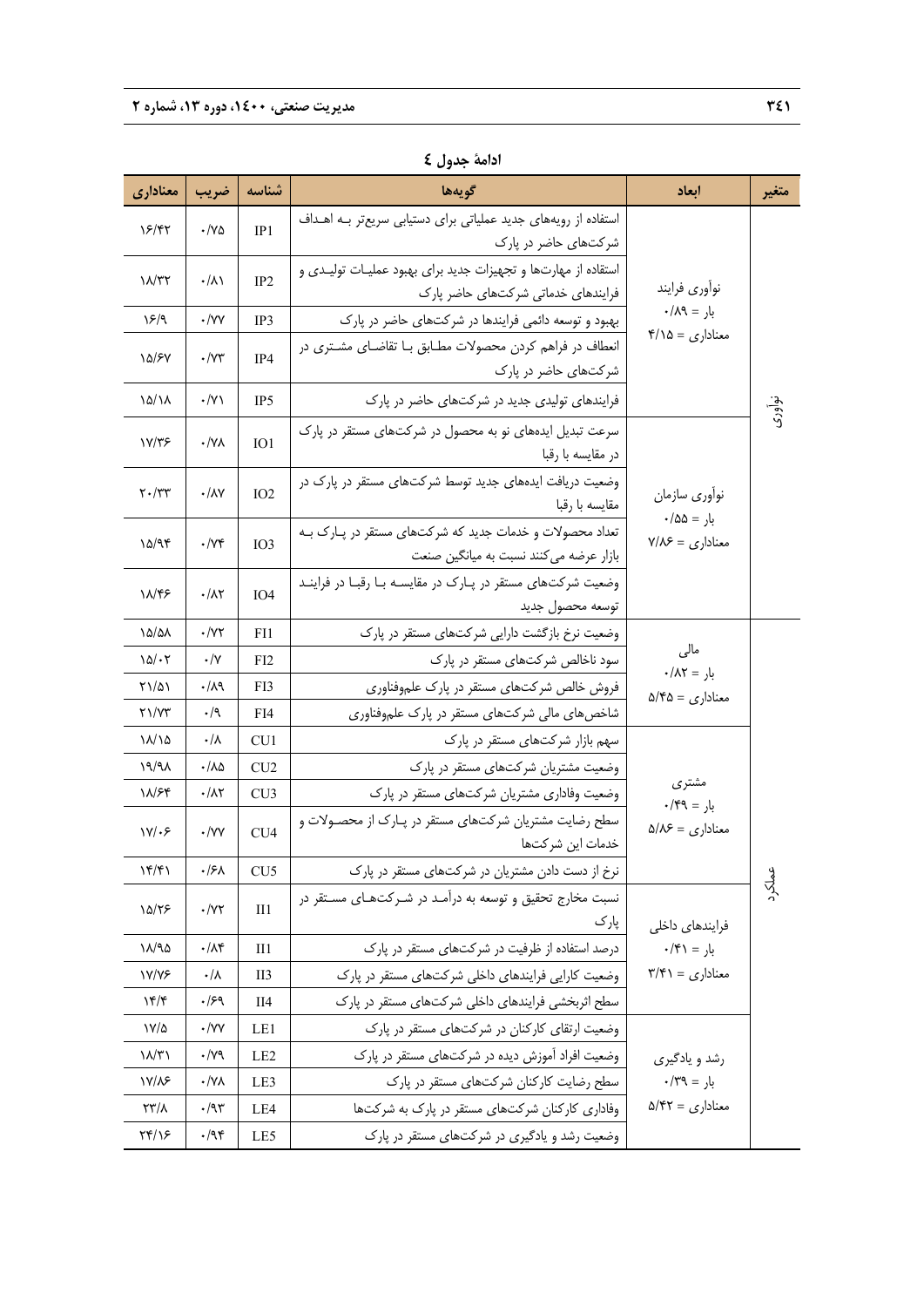نتايج تحليل عاملي تأييدي نشان ميدهد، تمامي سؤالها روايي لازم براي سـنجش متغيرهـاي پـژوهش را دارنـد. بهمنظور بررسي فرضيات پژوهش از نرمافزار ليزرل (تحليل مسير) و نرمافزار SPSS استفاده شد.

## **تحليل همبستگي متغيرهاي تحقيق**

تمامي همبستگيها طبق جدول 5 مقاديري كمتر از 0/85 داشتند، لذا رابطـه خطـي مشـترك چندگانـه بـين متغيرهـا رد ميشود. بيشترين ضريب همبستگي بين دو متغير شبكهسازي و نوآوري (0/659) كه در سـطح قـوي اسـت؛ و كمتـرين ضريب همبستگي بين دو شبكهسازي و عملكرد به مقدار (0/608) كه در سطح قوي است. جذر AVE هر متغير مكنـون نيز بيشتر از همبستگي آن متغير با ساير متغيرهاي مكنون است، لذا روايي افتراقي در سطح سازه تأييد ميشود.

| عملکرد سازمانی     | نوأوري         | شبكەسازى                | ضريب         | متغير          |  |  |  |  |  |
|--------------------|----------------|-------------------------|--------------|----------------|--|--|--|--|--|
|                    |                | جذر AVE=∆-۷۰\۰          | ضريب پيرسون  |                |  |  |  |  |  |
|                    |                |                         | سطح معناداري | شبکەسازى       |  |  |  |  |  |
|                    | جذر AVE=AVE=>  | ۶۵۹.                    | ضريب پيرسون  | نوأوري         |  |  |  |  |  |
|                    |                | $\cdot/\cdot\cdot\cdot$ | سطح معناداري |                |  |  |  |  |  |
| جذر AVE=AVE+/۶۹۸۴= | .754           | $\cdot$ /۶ $\cdot$ ۸    | ضريب پيرسون  |                |  |  |  |  |  |
|                    | $\cdot/\cdots$ | $\cdot/\cdots$          | سطح معناداري | عملکرد سازمانی |  |  |  |  |  |
|                    |                |                         |              |                |  |  |  |  |  |

**جدول .5 ضريب همبستگي پيرسون و روايي افتراقي متغيرهاي پژوهش** 

همبستگي ابعاد مختلف قابليتهاي شبكه و نوآوري نيز با سطح معناداري 0/00 در تمـامي ابعـاد مـورد تأييـد قـرار گرفته و مقادير همبستگي تمامي ابعاد به شرح جداول 7 و 8 است.

| شبكه روابط با<br>دانشگاه | شبكه روابط<br>با دولت | شبكه روابط<br>با محیط | شبكه روابط<br>با جامعه | شبكه روابط با<br>شرکتهای دیگر | مشخصه     | بُعد                           |  |  |  |  |  |
|--------------------------|-----------------------|-----------------------|------------------------|-------------------------------|-----------|--------------------------------|--|--|--|--|--|
|                          |                       |                       |                        |                               | <b>RC</b> | شبكه روابط با<br>شر کتهای دیگر |  |  |  |  |  |
|                          |                       |                       |                        | $\cdot$ /۳۷)                  | RS        | شبكه روابط با جامعه            |  |  |  |  |  |
|                          |                       |                       | $\cdot$ /۴۷۲           | $\cdot$ /۴۷۵                  | RE        | شبكه روابط با محيط             |  |  |  |  |  |
|                          |                       | .1959                 | .754                   | $\cdot$ /۳۳۳                  | RG        | شبكه روابط با دولت             |  |  |  |  |  |
|                          | $\cdot$ /۳ $\cdot$ ۴  | $\cdot$ /۳)           | $\cdot$ /٣۴۴           | $\cdot$ /٣٨٣                  | <b>RU</b> | شبكه روابط با دانشگاه          |  |  |  |  |  |

**جدول .6 همبستگي پيرسون ابعاد قابليتهاي شبكه**

| ا نوأوري سازمان | نوأوري فرايند | نوأوري بازار                       | نوأورى محصول        | مشخصه     | أنعد          |
|-----------------|---------------|------------------------------------|---------------------|-----------|---------------|
|                 |               |                                    |                     | RS        | نوأورى محصول  |
|                 |               |                                    | $\cdot/\tau\cdot$ ۴ | <b>RE</b> | نوأوري بازار  |
|                 |               | $\cdot$ / $\Delta \lambda \lambda$ | $\cdot$ /۳۲         | RG        | نوأوري فرايند |
|                 | $\cdot$ /۴۰۴  | $\cdot$ /٣۴٢                       | $\cdot$ /۳۱۵        | RU        | نوأوري سازمان |

**جدول .7 همبستگي پيرسون ابعاد نوآوري**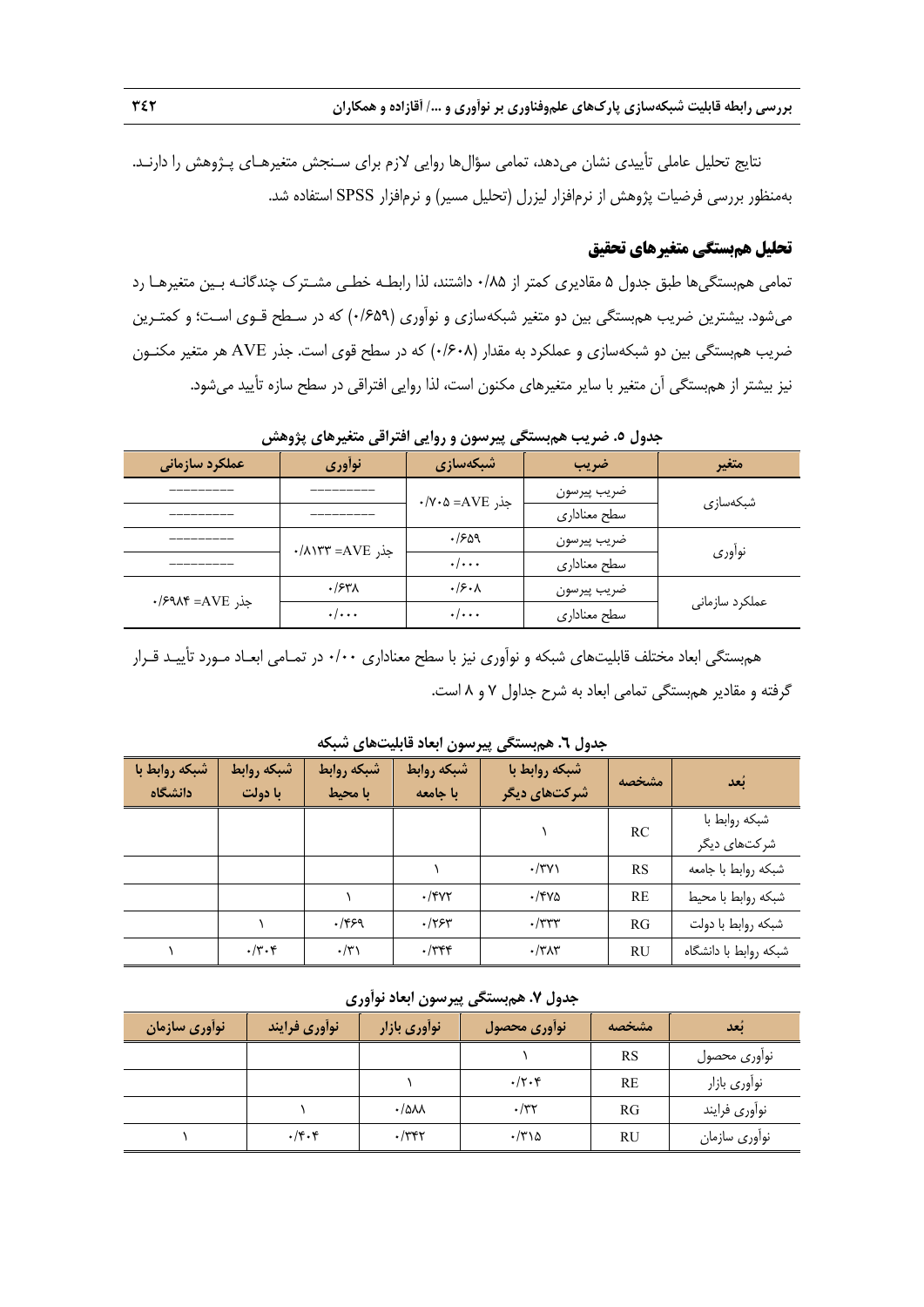# **نتايج تحليل مسير (مدل ساختاري پژوهش)**

مدل ساختاري روابط ميان مكنونهاي برونزا و درونزا را بررسي ميكند. در تحقيق حاضر متغيـر قابليـت شـبكهسـازي (RL (مكنون درونزا و مستقل؛ متغير عملكرد (PER (بهعنوان مكنون برونزا و نهـايي و نـوآوري (IN (عنـوان مكنـون درونزا و ميانجي در نظر گرفته شدهاند.



**شكل .4 بررسي مدل در حالت تخمين استاندارد** 



**شكل .5 بررسي مدل در حالت اعداد معناداري** 

شاخص هاي برازش مدل نيز به شرح جدول ۸ به دست آمد: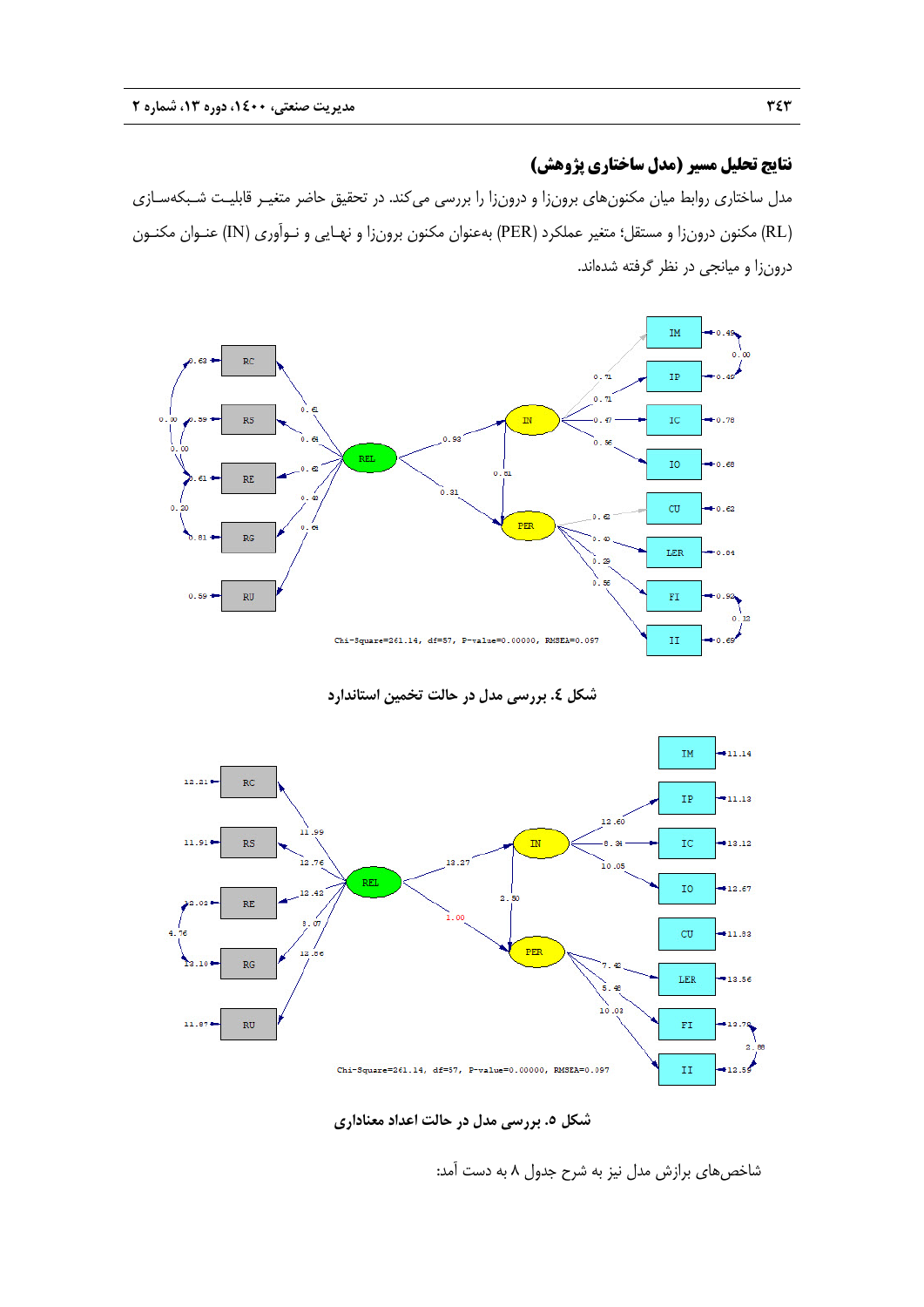| -----<br>--  |              |             |                       |                    |                                 |               |                         |                      |  |  |  |
|--------------|--------------|-------------|-----------------------|--------------------|---------------------------------|---------------|-------------------------|----------------------|--|--|--|
| <b>CFI</b>   | <b>NFI</b>   | <b>NNFI</b> | <b>AGFI</b>           | <b>GFI</b>         | <b>RMR</b>                      | $X^2/df$      | <b>RMSEA</b>            | ِ شَاخْصِ هَای برازش |  |  |  |
| $\cdot$ /95  | .79          | .197        | $\cdot/\lambda\Delta$ | $\cdot/9$          | $\cdot/\cdot\cdot$              | $\frac{1}{2}$ | $\cdot/\cdot$ 97        | مقادير               |  |  |  |
| $>\cdot$ /9. | $>\cdot$ /9. | $>$ ./9.    | $>\cdot/\lambda$ .    | $>\cdot/\lambda$ . | $\langle \cdot   \cdot \rangle$ | ∆>            | $\langle \cdot/\rangle$ | سطح مناسب            |  |  |  |
| مناسب        | مناسب        | مناسب       | مناسب                 | مناسب              | مناسب                           | مناسب         | مناسب                   | نتيجه                |  |  |  |

**جدول .8 نتايج شاخصهاي برازش مدل** 

براي بررسي فرضيههاي غيرمستقيم از آزمون سوبل استفاده شده است. آزمون سوبل رويكرد حاصلضرب ضـرايب، روش دلتا يا رويكرد نظريه نرمال هم ناميده شده است. آزمون سوبل براي انجام استنباط در مورد ضريب اثر غيرمسـتقيم ab، بر همان نظريه استنباط مورداستفاده براي اثر مسـتقيم مبتنـي اسـت. مقـدار Value-Z را از رابطـه زيـر بـه دسـت ميآوريم:

$$
Z-value = \frac{a \times b}{\sqrt{(b^2 \times s_a^2) + (a^2 \times s_b^2) + (s_a^2 \times s_b^2)}}
$$
 (1)

در اين رابطه a ضريب مسير ميان متغير مستقل و ميانجي؛ b ضريب مسير ميان متغير ميانجي و وابسته؛ Sa خطاي استاندارد مسير متغير مستقل و ميانجي؛ Sb خطاي استاندارد مسير متغير ميانجي و وابسته است. **فرضيه:** قابليت شبكهسازي از طريق نوآوري بر عملكرد شركتهاي مستقر در پارك تأثيرگذار است.



**شكل .6 مدل نهايي پژوهش**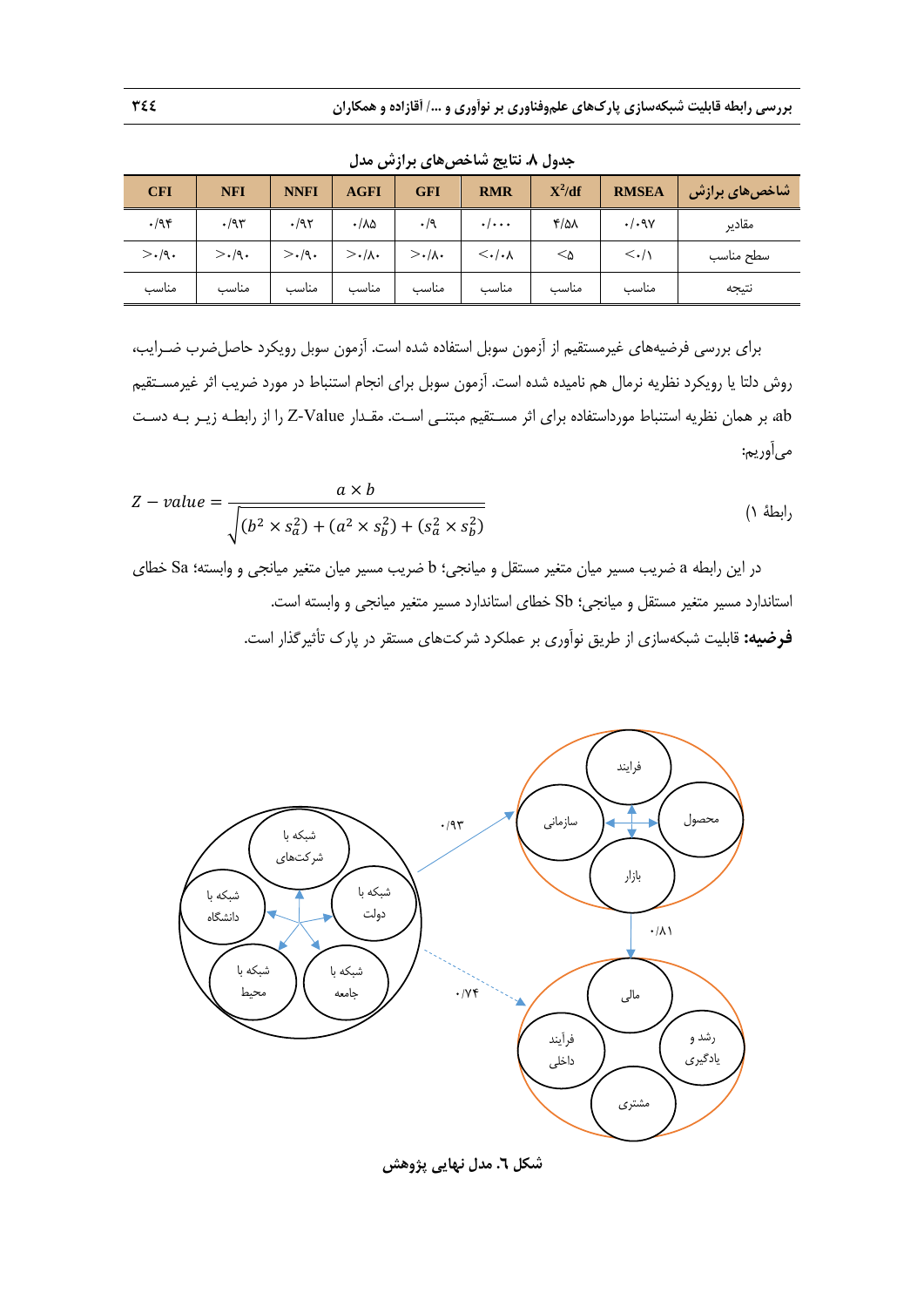| بررسی فرض میانجی |          | خطا                   |                              | رابطه دوم       | خطا                  |                   | رابطه اول   |                    |
|------------------|----------|-----------------------|------------------------------|-----------------|----------------------|-------------------|-------------|--------------------|
| وضعيت            | معناداري | ضريب                  |                              | ضريب            |                      |                   | ضريب        |                    |
| تأييد            | ۱۳/۵۹    | $\cdot$ / $\gamma$ ۴۴ | $\cdot/\cdot \Delta \cdot 7$ | $\cdot/\lambda$ | نواوری بر<br>عملکر د | $\cdot/\cdot$ YYY | $\cdot$ /95 | شبکهسازی بر نواوری |

**جدول .9 نتايج بررسي رابطه ميانجي نوآوري در رابطه شبكهسازي و نوآوري** 

براساس تأييد اثر قابليت شبكهسازي بر نوآوري، تأييد اثر نوآوري بر عملكرد شركتها و تأثير قابليت شبكه با نقـش ميانجي نوآوري بر عملكرد سازماني و همچنين همبستگي ابعاد داخلي قابليتهاي شبكه و نوآوري، مدل نهايي پـژوهش را ميتوان به شرح شكل 6 ترسيم كرد.

## **بحث و نتيجهگيري**

اين پژوهش بهدنبال ارائه مدلي براي بهبود عملكرد شركتهاي مستقر در پـاركهـاي علـموفنـاوري بـود. از ايـن رو بـا بررسيهاي صورت گرفته، مؤلفههاي مؤثر بر ايجاد فضاي نوآوري و بهبود عملكرد، تحت عنوان قابليتهاي شبكهسـازي و بر مبناي تئوري مارپيچ پنجگانه (شبكه روابط با دانشگاه، شبكه روابط با دولت، شبكه روابط با محيط، شـبكه روابـط بـا جامعه و شبكه روابط با ديگر شركتها) بهعنوان مؤلفههاي مؤثر بر سيستم نوآوري و در نهايـت بهبـود عملكـرد در نظـر گرفته شد. فرضيهها مطرح و مدل پژوهشي طراحي شد. پس از آزمون فرضيهها، اين نتايج به دست آمد. بر اساس بررسي رابطه بين متغير قابليت شبكهسازي و نوآوري، همبستگي بين اين دو متغير 0/659 بهدست آمـد كـه بـا توجـه بـه عـدد معناداري ٠/٠٠٠ معنادار است. براي آزمون دقيقتر، از آزمون معادلات ساختاري استفاده شد كه نتيجه آن حاكي از تـأثير قابليت شبكهسازي بر نوآوري شركتها به ميزان 0/93 بود. اين مقدار با توجه بـه عـدد معنـاداري 12/227 كـه بـيش از مقدار بحراني 1/96 است، به تأييد رسيد. اين نتايج با نتايج پژوهشهاي داخلي و خارجي نظير رولدن و همكاران (2018)؛ ولبردا و همكاران (2013)؛ سوتانتو و جك (2013)؛ بلاويستا و سنز (2009)؛ كاكاپور و روزبان (1392) هـمخـواني دارد و حاكي از آن است كه شبكهسازي در پارك&اي علموفناوري، فرايند نوآوري شركتهاي مستقر در پارک را بهبود مي دهد. از اين رو، توصيه ميشود كه مديران پارك، علاوه بر مسائل داخلي پارك، به مسائل بيروني و ايجـاد ارتباطـات بـا سـاير بخشهاي جامعه و محيط بپردازند. بهكارگيري مديراني كه ديد مديريتي و جهانبيني سيستمي دارند، مـيتوانـد در ايـن زمينه مثمر ثمر باشد. از طرفي طراحي اكوسيستمهاي نوآوري و كارآفريني براي پاركهاي علموفناوري و مشخصكردن ذينفعان كليدي بهعنوان عاملي مهم و مؤثر براي استفاده شركتها مفيد است. ايجاد شبكه گسترده داخلي درون پـارك، ايجاد ائتلافهاي استراتژيك و روابط بلندمدت پارك با دانشگاه و سازمانهاي دولتي، شراكت با بخـشهـاي خصوصـي پرقدرت بهعنوان سرمايهگذار و استفاده از دولت بهعنوان حـامي مـادي و معنـوي قـوي در پـارك، فوايـد زيـادي بـراي شركتهاي مستقر در پارك به همراه دارد. فرض دوم پژوهش به بررسي تأثير شبكهسازي بر عملكرد شركتهاي مستقر در پارك پرداخته است. ميزان ارتباط بين شبكهسازي و عملكرد شركتهاي مستقر در پارك با مقدار 0/608 و معنـاداري 0/000 تأييد ميشود. ميزان تأثير شبكهسازي بر عملكرد شركتها برابر با 0/31 بود؛ اما با توجه به مقدار معناداري 1 كـه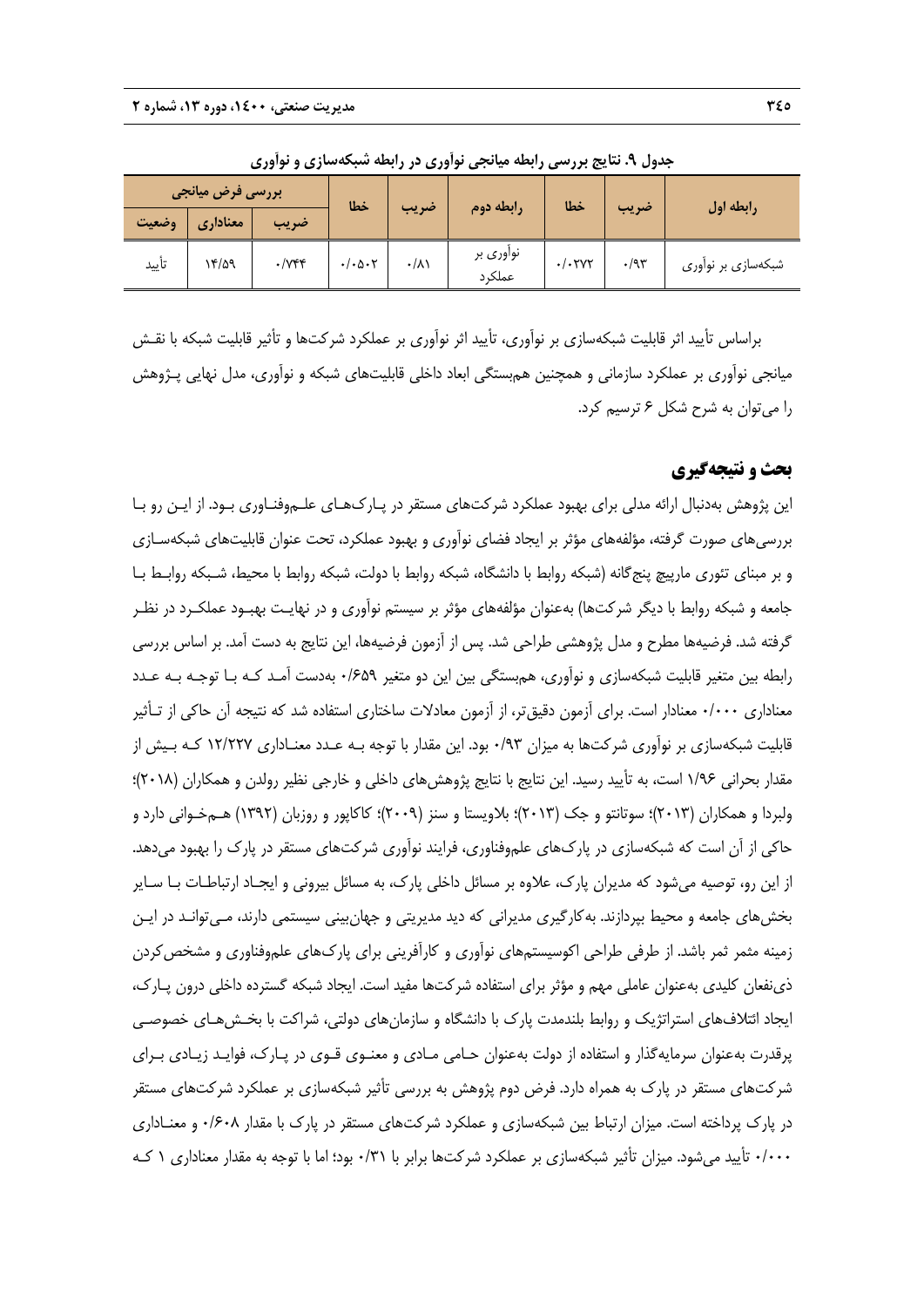در بازه بحراني -1/96 و 1/96 است، اين فرض تأييد نشد. اين نتايج با پژوهشهـاي پيشـين نظيـر رولـدن و همكـاران، 2018؛ سوتانتو و جك، 2013؛ كوپر و همكاران، 2012؛ فيگليولي و پورتو، 2012؛ ولبـردا و همكـاران، 2013؛ سـوتانتو و جك، 2013 همخواني ندارد. اين نتيجه نشان ميدهد كه شبكهسازي در پارك مستلزم پـيش نيازهـاي مناسـب و روابـط براي ارتقاي عملكرد است و صرف شبكهسازي بدون توجه به اين مسائل بـه عملكـرد نهـايي خـتم نخواهـد شـد. بايـد مؤلفههاي كليدي شناسايي و در كانون توجه قرار گيرند. فـرض سـوم پـژوهش بـه بررسـي تـأثير نـوآوري بـر عملكـرد شركتهاي مستقر در پارك پرداخته است. مقدار همبستگي بين نوآوري و عملكرد 0/638 بهدست آمد كـه بـا توجـه بـه معناداري 0/000 تأييد شد. ميزان تأثير نوآوري بر عملكرد نيز 0/81 بهدست آمد كه با توجه به عدد معنـاداري 2/9 تأييـد ميشود. از اين رو، تقويت نوآوري شركتهاي مستقر در پارك، عملكرد آنها را بهبود ميدهد. براي اين امر، مهيا سـاختن شرايط و بستر نوآوري براي شركتهاي مستقر در پارك، ارائه مشاورههاي مورد نياز بـه شـركتهـاي مسـتقر در پـارك، راهاندازي مراكز نوآوري براي تقويت فرايند نوآوري، ايجاد زنجيره ارزش براي شركتهاي مستقر در پارك، حمايت مـالي شركتهاي نوآور و كاهش ريسك خطرپذيري اين شركتها، بر ايجاد نوآوري و درنهايت بهبود عملكرد شركتها مـؤثر است. در نهايت به بررسي ميانجيگري نوآوري در رابطه بين شبكهسازي و عملكرد شركتهاي مستقر در پـارك پرداختـه شد. ميزان ميانجيگري متغير نوآوري در اين رابطه كه حاكي از تأثير غيرمستقيم شبكهسازي بر عملكرد از طريق نـوآوري است، 0/744 بهدست آمد كه با توجه به عدد معناداري 14/59 مورد تأييد است. اين نتايج با پژوهشهـاي پيشـين نظيـر رولدن و همكاران (2018)؛ سوتانتو و جك (2013)؛ فيگليولي و پورتو (2012)؛ ولبردا و همكاران (2013)؛ سوتانتو و جك (2013) همخواني دارد. ايجاد بستر و فرهنگسازي مناسب در جامعه، نوآوري را هم در مدارس و هم در مقاطع پـايينتـر نظير مهد كودكها يا در بستر خانواده و در سنين كودكي تقويت ميكند و بسيار مفيد است. ايجاد جامعهاي خلاق و نوآور و مولد و پويا با ساخت برنامههاي آموزشي در رسانههاي ملي، تغيير ساختار زندگي مردم، تبديل شركتها به شركتهـاي خلاق و ايجاد يك اكوسيستم و فضاي مناسب در جامعه ميتواند اين قابليت را تقويت و در نهايت تأثير مثبت و معناداري بر عملكرد نهايي شركتهاي مستقر در پاركهاي علموفناوري داشته باشد. اين پژوهش مانند ديگر پژوهشهـاي حـوزه علوم انساني داراي محدوديت بود، يكي از محدوديتها در توزيع پرسشنامه در بازه زماني كرونا بود، كه شرايط كـاري و گردآوري دادهها را براي محققان دشوار كرده بود. براي پژوهش هاي آتي توصيه مي شود تا در زمينه متغيرهـاي ميـانجي بين شبكهسازي و عملكرد شركتها تلاش بيشتري صورت بگيرد و با يك پژوهش اكتشافي ايـن مؤلفـههـا شناسـايي و رتبهبندي گردند.

### **منابع**

- آذر، عادل؛ زارعي محمودآبادي، محمد و انواري رستمي، علي اصغر (1391). ارزيابي عملكرد متوازن با تأكيد بر شاخصهـاي BSC (مورد: شركتهاي كاشي و سراميك استان يزد). *مجله تحقيق در عمليات و كاربردهاي آن، ۹* (۳۲)، ۶۳–۷۹.
- آقازاده، هاشم؛ اسفيداني، محمدرحيم؛ محمدي، ميثم و زادبر، حسين (1396). شناسايي و اولويتبندي خدمات تجاري سـازي مـورد نياز واحدهاي فناور مستقر در پارک علموفناوري دانشگاه تهران. *مديريت نوآوري، ۶ (۴)، ۱۱*۱-۱۳۰.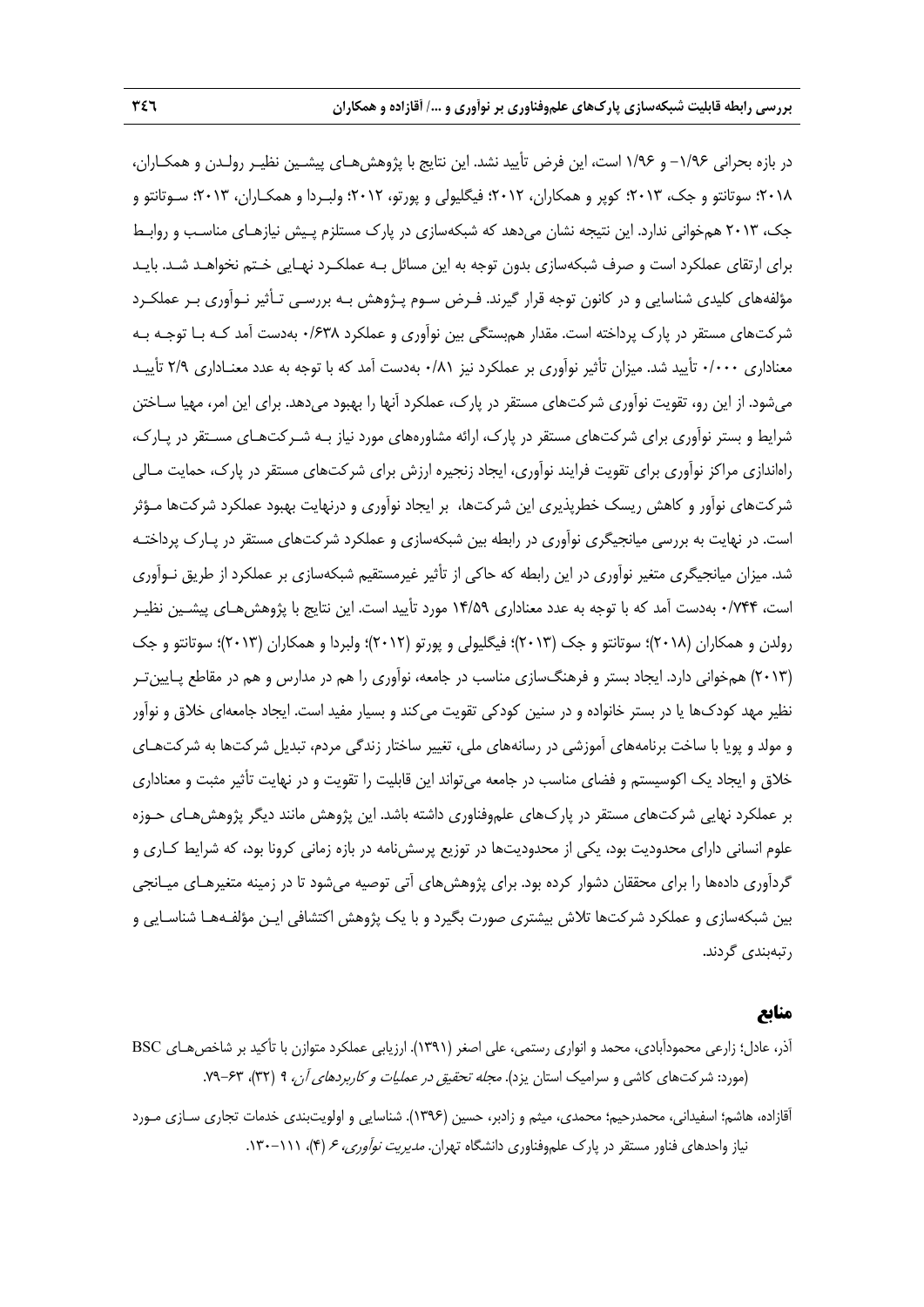- سريزدي، علي حاجي غلام و منطقي، منوچهر (1392). تحليل تـأثير سياسـتهـاي پـارك علـموفنـاوري يـزد بـر توسـعه فنـاوري مؤسسههاي مستقر در آن با استفاده از رويكرد پوياييهاي سيستم. *مديريت نوآوري، ٢*(٢)، 54-٩٨.
- كاكاپور، صبا و روزبان، فرناز (1392). الگوي مارپيچ چهارگانه: رويكردي نوين در تقويت ارتباط صنعت و دانشگاه. فصلنامه صنعت <sup>و</sup> دانشگاه، <sup>6</sup>(21 و 22)، .59-49
- موسوي، سيدعبدالرضا؛ آذر، عادل؛ الهي، شعبان و مقبل باعرض، عباس (1392). پاركهاي علموفناوري و اقتصاد شهري، محلـي و منطقهاي؛ شناسايي عوامل زمينهاي مؤثر در ارزيابي عملكرد اين سازمانهاي نوظهور. *فصلنامه علمي ـ پژوهشي اقتصـاد و*  $\Delta \Delta - 6$ . (۳)، -46.
- نبي پور، ايرج (1399). دانشگاه نسل پنجم: بر پايه مدل مارپيچ پنجگانه كارايانيس و كمبل. دو ماهنامه طـب جنـوب، 21(2)، -165  $.195$

#### **References**

- Aghazadeh, H., Esfidani, M. R., Mohammadi, M., & Zadbar, H. (2018). Identification and Prioritization of Commercialization Services needed for Technology Units Located at Science and Technology Park of University of Tehran. *Innovation Management Journal*, *6*(4), 137-161. (*in Persian*)
- Aksoy, H. (2017). How do innovation culture, marketing innovation and product innovation affect the market performance of small and medium-sized enterprises (SMEs). *Technology in Society*, *51*(4), 133-141.
- Arnkil, R., Järvensivu, A., Koski, P., & Piirainen, T. (2010). *Exploring quadruple helix outlining user-oriented innovation models*. Final Report on Quadruple Helix Research for the CLIQ project, University of Tampere.
- Azar, A., & Zarei Mahmoodabadi, M., Anvari Rostami, A. A. (2012). Balanced Performance Evaluation with Emphasis on the BSC Indicators (Case: Yazd Tile and Ceramic Companies). *Journal of Operational Research In Its Applications (Applied Mathematics)- Lahijan Azad University*, *9*(32), 63-79. (*in Persian*)
- Belderbos, R., Carree, M., Lokshin, B., & Sastre, J. F. (2015). Inter-temporal patterns of R&D collaboration and innovative performance. *The Journal of Technology Transfer*, *40*(1), 123-137.
- Bellavista, J., & Sanz, L. (2009). Science and technology parks: habitats of innovation: introduction to special section. *Science and Public Policy*, *36*(7), 499-510.
- Bolzani, D., Munari, F., Rasmussen, E., & Toschi, L. (2021). Technology transfer offices as providers of science and technology entrepreneurship education. *The Journal of Technology Transfer*, *46*(2), 335-365.
- Carayannis, E. G., & Campbell, D. F. (2014). Developed democracies versus emerging autocracies: arts, democracy, and innovation in Quadruple Helix innovation systems. *Journal of Innovation and Entrepreneurship*, *3*(1), 1-23.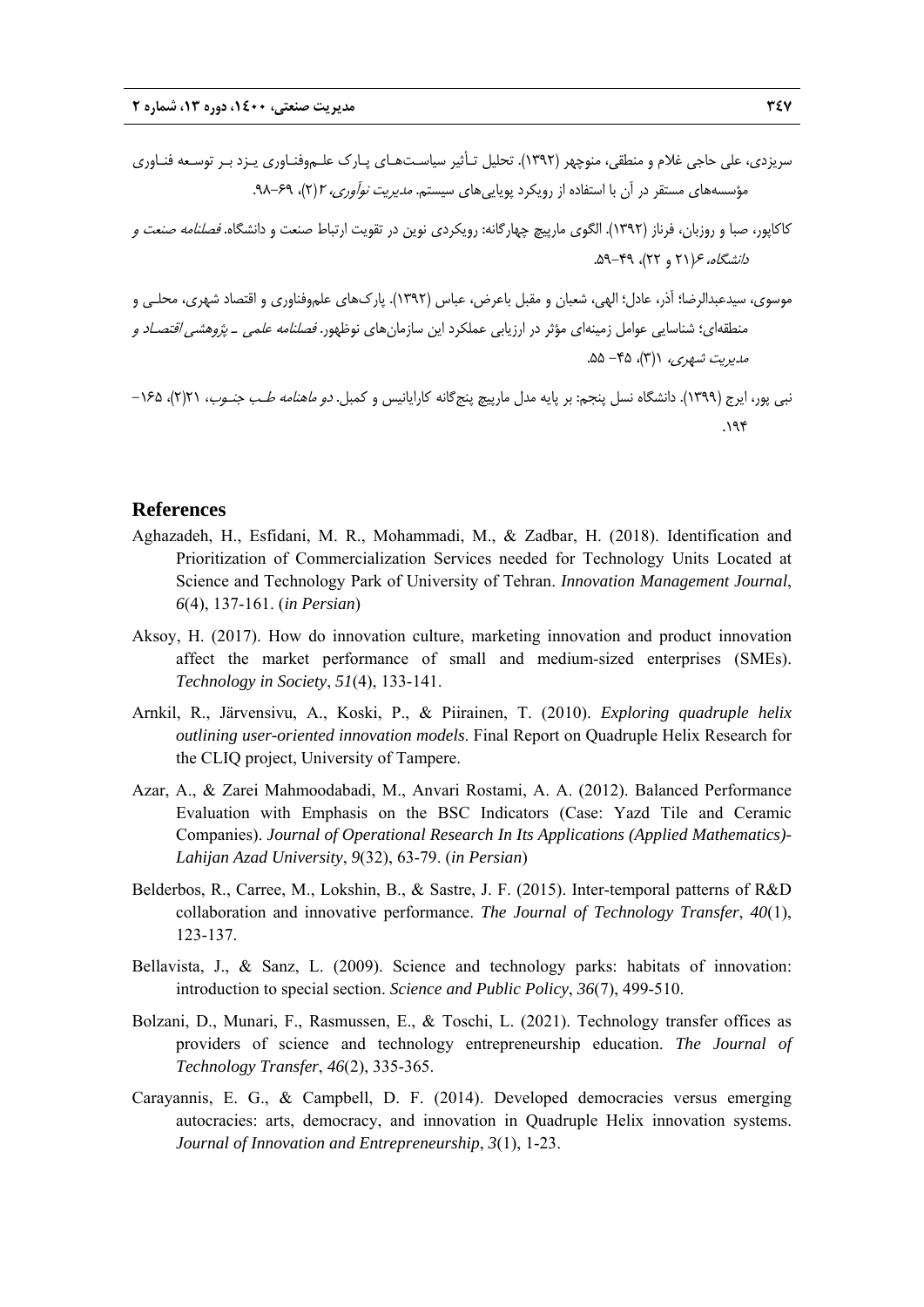- Colapinto, C., & Porlezza, C. (2012). Innovation in creative industries: from the quadruple helix model to the systems theory. *Journal of the Knowledge Economy*, *3*(4), 343-353.
- Cooper, C. E., Hamel, S. A., & Connaughton, S. L. (2012). Motivations and obstacles to networking in a university business incubator. *The Journal of Technology Transfer*, *37*(4), 433-453.
- Das, T. K., & Teng, B. S. (2000). A resource-based theory of strategic alliances. *Journal of management*, *26*(1), 31-61.
- Etzkowitz, H. (2003). Innovation in innovation: The triple helix of university-industrygovernment relations. *Social science information*, *42*(3), 293-337.
- European Commission (2007). "Regional research-intensive clusters and science parks", EC– DG RESEARCH, Brussels, available at: https://ec.europa.eu/research/regions/pdf/publications/ sc\_park.pdf
- European Commission (2013), Innovation Union Scoreboard 2013, Publications Office, Brussels, available at:https://doi.org/10.2769/72530.
- Figlioli, A., & Porto, G. S. (2012). Financiamento de parques tecnológicos: um estudo comparativo de casos brasileiros, portugueses e espanhóis. *Revista de Administração*, *47*(2), 290-306.
- GEDI. (2017). Global Entrepreneurship Index.
- GERA. (2016). Global Entrepreneurship Monitor. Retrieved from: http://www.gemconsortium.org/report
- Gezginci, E., & Öztaş, B. (2020). Yoğun Bakım Hemşirelerinin Örgütsel Yenilik Düzeylerinin İncelenmesi. *JAREN, 6*(3), 448-54.
- Gilsing, V., & Nooteboom, B. (2006). Exploration and exploitation in innovation systems: The case of pharmaceutical biotechnology. *Research Policy*, *35*(1), 1-23.
- Govindaraju, C. (2010). *R&D commercialization challenges for developing countries: The case of Malaysia*. Available in: http://hdl.handle.net/10625/49230
- Gunday, G., Ulusoy, G., Kilic, K., & Alpkan, L. (2011). Effects of innovation types on firm performance. *International Journal of production economics*, *133*(2), 662-676.
- Heikkilä, A. M., Malmén, Y., Nissilä, M., & Kortelainen, H. (2010). Challenges in risk management in multi-company industrial parks. *Safety science*, *48*(4), 430-435.
- Hewitt-Dundas, N. (2006). Resource and capability constraints to innovation in small and large plants. *Small Business Economics*, *26*(3), 257-277.
- Ismail, A. I., Belli, R. F., Sohn, W., & Toussaint, L. (2002). Internal consistency and reliability of a questionnaire assessing organizational innovation in two schools of dentistry. *Journal of dental education*, *66*(4), 469-477.
- Johnston, A. (2021). *Networks, SMEs, and the University: The Process of Collaboration and Open Innovation*. Edward Elgar Publishing.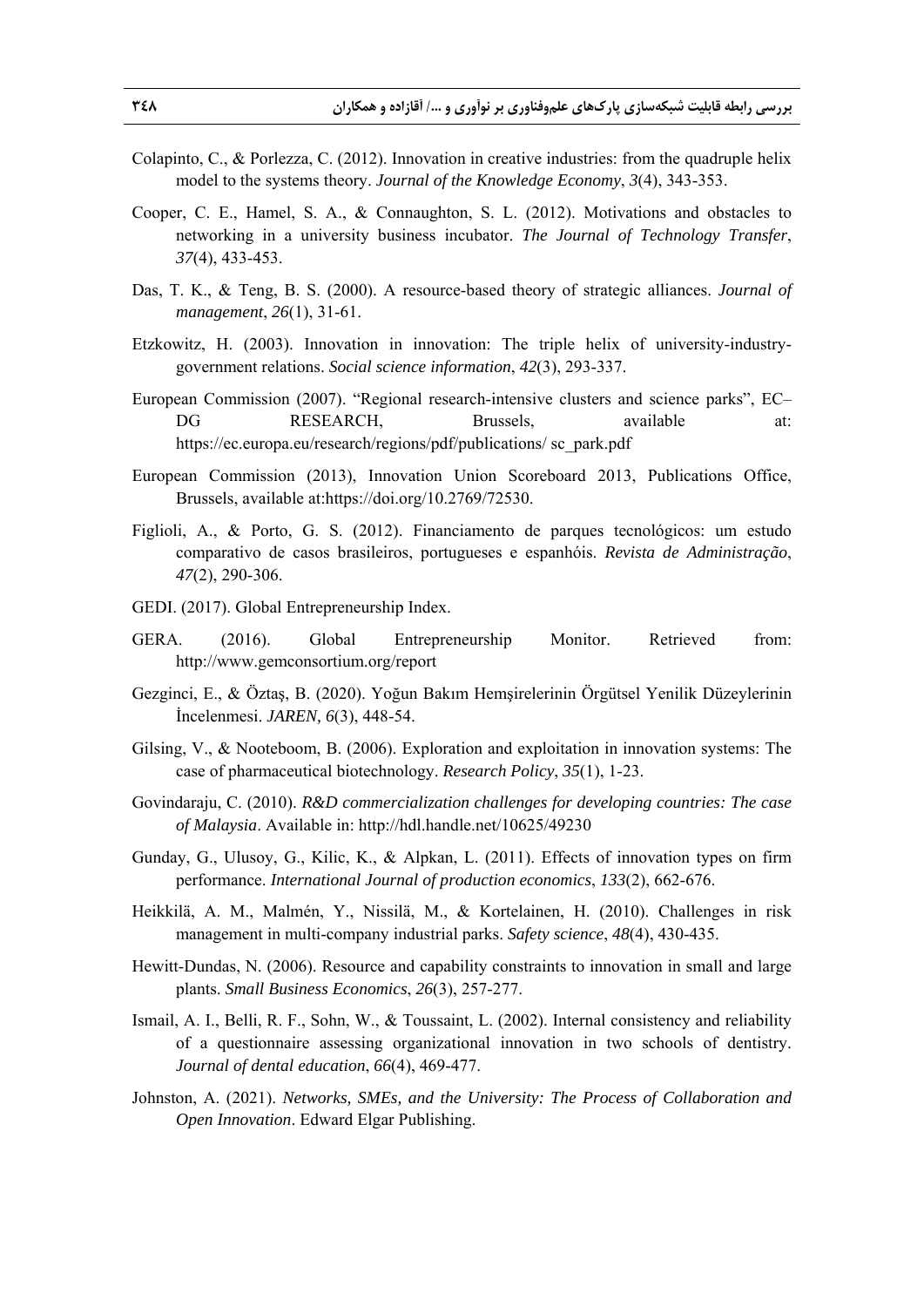- Kakapour, S., & Rouzban, F. (2013). Quadruple helix pattern: A new approach to strengthening the relationship between industry and academia. *Journal of Industry & University, 6*(21- 22), 49-59. (*inPersian*)
- Leydesdorff, L.(2006). Knowledge–Based: Modeled, Measured, Simulated; Social Science, Business and Economics.
- Leydesdorff, L. (2012). The triple helix, quadruple helix, and an N-tuple of helices: explanatory models for analyzing the knowledge-based economy? *Journal of the knowledge economy*, *3*(1), 25-35.
- Lin, B. W., Li, P. C., & Chen, J. S. (2006). Social capital, capabilities, and entrepreneurial strategies: a study of Taiwanese high-tech new ventures. *Technological Forecasting and Social Change*, *73*(2), 168-181.
- Lindelöf, P. and Löfsten, H. (2001). Science parks in Sweden–industrial renewal and development? *R&d Management*, *31*(3), 309-322.
- Link, A. N., & Scott, J. T. (2007). The economics of university research parks. *Oxford Review of Economic Policy*, *23*(4), 661-674.
- Löfsten, H., & Lindelöf, P. (2005). R&D networks and product innovation patterns—academic and non-academic new technology-based firms on Science Parks. *Technovation*, *25*(9), 1025-1037.
- Madrid‐ Guijarro, A., Garcia, D., & Van Auken, H. (2009). Barriers to innovation among Spanish manufacturing SMEs. *Journal of small business management*, *47*(4), 465-488.
- Mohaghar, A., & Ghasemi, R. (2011). A Conceptual Model for Cooperate Strategy and Supply Chain Performance by Structural Equation Modeling a Case Study in the Iranian Automotive Industry. *European Journal of Social Sciences*, *22*(4), 519-530.
- Monck, C., & Peters, K. (2009, November). Science parks as an instrument of regional competitiveness: measuring success and impact. In *IASP 2009 Conference* (pp. 25-27).
- Moudi, M., & Hajihosseini, H. (2011). Science and technology parks, tools for a leap into future. *Interdisciplinary journal of contemporary research in business*, *3*(8), 1168-1176.
- Mousavi, S. A., Azar, A., Elahi, S., & Moghbel Baerz, A. (2013). Science and Technology Parks and Regional, Local, and Urban Economy: Identifying the Effective Contextual Factors in Assessing the Function of such New Organizations. *Journal of Urban Economics and Management*, *1*(3), 45-55. (*inPersian*)
- Nabipour, I. (2020). The Fifth Generation University: Based on the Quintuple Helix of Carayannis and Campbell. *ISMJ*, *23*(2), 165-194. (*inPersian*)
- Phan, P. H., Siegel, D. S., & Wright, M. (2005). Science parks and incubators: observations, synthesis and future research. *Journal of business venturing*, *20*(2), 165-182.
- Prajogo, D., & McDermott, C. M. (2014). Antecedents of service innovation in SMEs: Comparing the effects of external and internal factors. *Journal of Small Business Management*, *52*(3), 521-540.
- Radosevic, S., & Myrzakhmet, M. (2009). Between vision and reality: Promoting innovation through technoparks in an emerging economy. *Technovation*, *29*(10), 645-656.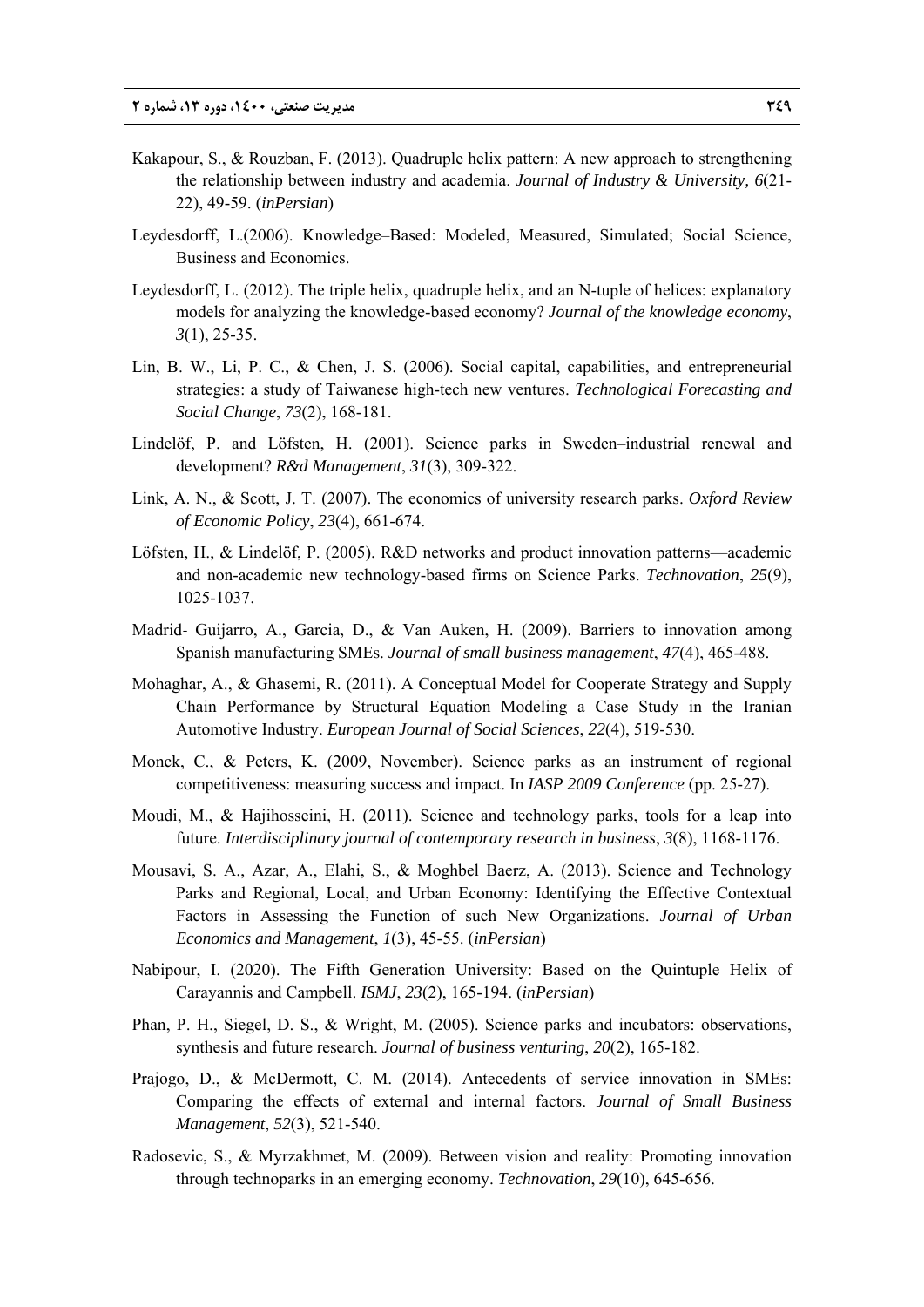- Raghavan, V. (2005). Advising and monitoring the planning of a technology park: guidelines for an ICT Park in Iran. *Vienna: UNIDO*.
- Ratinho, T., & Henriques, E. (2010). The role of science parks and business incubators in converging countries: Evidence from Portugal. *Technovation*, *30*(4), 278-290.
- Razavi, S. M., Abdi, M., Amirnequiee, S., & Ghasemi, R. (2016). The impact of supply chain relationship quality and cooperative strategy on strategic purchasing. *Journal of Logistics Management*, *5*(1), 6-15.
- Razavi, S. M., Ghasemi, R., Abdullahi, B., & Shafie, H. (2012). Relationship between innovation and business sophistication: A secondary analysis of countries global competitiveness. *European Journal of Scientific Research*, *79*(1), 29-39.
- Roldan, L. B., Hansen, P. B., & Garcia-Perez-de-Lema, D. (2018). The relationship between favorable conditions for innovation in technology parks, the innovation produced, and companies' performance. *Innovation & Management Review*.
- Rothaermel, F. T., Agung, S. D., & Jiang, L. (2007). University entrepreneurship: a taxonomy of the literature. *Industrial and corporate change*, *16*(4), 691-791.
- Sá, C., & Lee, H. (2012). Science, business, and innovation: understanding networks in technology based incubators. *R&D Management*, 42(3), 243-253.
- Saryazdi, A. H. GH., & Manteghi, M. (2013). Analyzing the Impacts of Yazd Science and Technology Park Policies on Its Resident Institutions' Technology Development Using System Dynamics. *Innovation Management Journal*, *2*(2), 69-98. (*inPersian*)
- Sharif, F. A., & Senin, A. A. (2020). Innovation policy and triple helix model in Malaysia context: a literature review. *International Journal of Technological Learning, Innovation and Development*, *12*(2), 93-113.
- Soderberg, M., Kalagnanam, S., Sheehan, N. T., & Vaidyanathan, G. (2011). When is a balanced scorecard a balanced scorecard? *International Journal of Productivity and Performance Management*.
- Soetanto, D. P., & Jack, S. L. (2013). Business incubators and the networks of technology-based firms. *The Journal of Technology Transfer*, *38*(4), 432-453.
- Steffen, M. O., Oliveira, M., & Balle, A. R. (2017). Knowledge sharing among companies in a science and technology park. *Business Information Review*, *34*(2), 101-108.
- Sun, C. C. (2011). Evaluating and benchmarking productive performances of six industries in Taiwan Hsin Chu Industrial Science Park. *Expert Systems with Applications*, *38*(3), 2195- 2205.
- Talebzadehhosseini, S. (2015). *Measuring Sustainability Performance of Supply Chain Management Practices Using Fuzzy Inference* (Doctoral dissertation, Faculty of Graduate Studies and Research, University of Regina).
- Talebzadehhosseini, S., Garibay, I., Keathley-Herring, H., Al-Rawahi, Z. R. S., Garibay, O. O., & Woodell, J. K. (2019). Strategies to enhance university economic engagement: evidence from US universities. *Studies in Higher Education*, 1-20.